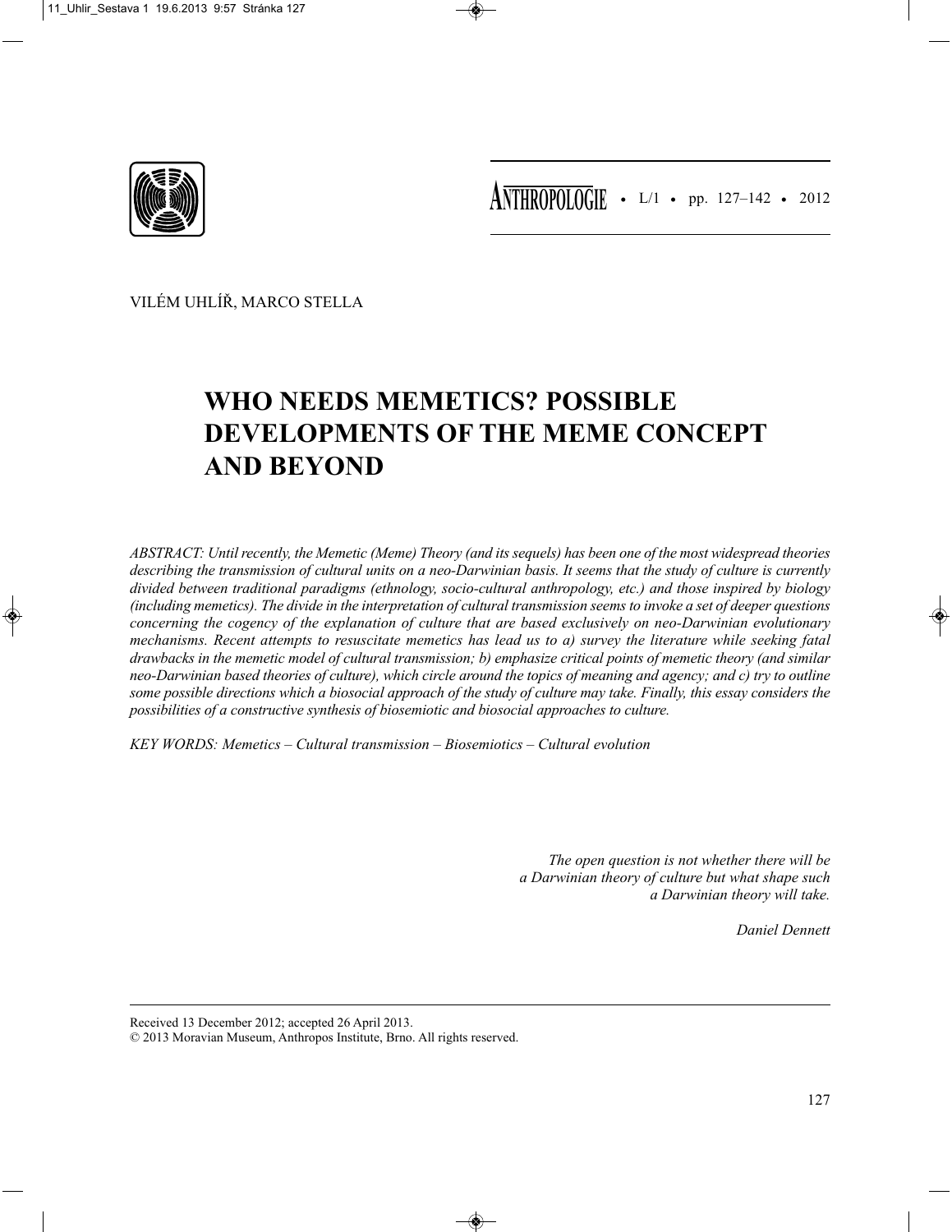## **INTRODUCTION**

What makes humans behave the way they do? Are we ruled by learned behaviours and habits or are there some innate mechanisms and regular patterns, which, in the end, serve the interests of our genes? Are we fully determined either by culture or nature, or are we more or less free in our decisions? Different answers to these questions form different central paradigms in human behavioural sciences. In this article, we discuss a highly popular though theoretically anachronistic concept of memetics. While examining its theoretical framework and setting within a broader context of theories of human behaviour, we would like to point out some of its weaknesses and propose some possible ways which could be taken by biological (or biology-inspired) conceptualisations of culture and the study of behaviour in general.

Since Francis Galton (1883), the first person to express the nature-nurture divide in its clarity, the debate over whether biology or culture holds hegemony over human behaviour seems to continue until recent days. Theories on the motivations and mechanisms of (not only) human behaviour have changed significantly since the times of Darwin. Nonetheless, fierce struggles about the uniqueness of human behaviour as compared to other animal species accompany any subsequent explanatory shift, and have become one of the cornerstones of the divide between disciplines and even larger fields, biology on one side and humanities and social sciences on the other. In general, a tendency toward the assimilation of social theory and even humanities (including ethics, e.g.) within the biological, evolutionary framework can be traced back to Charles Darwin (1871) and the first generation of "Darwinians" (e.g., Huxley 1893) and has a long tradition throughout the  $20<sup>th</sup>$  century. Among other features, the human capacity for cumulative culture and cultural evolution (e.g., Tomasello 2000) is usually considered one of the most significant traits which differentiates humans from other organisms.

Due to its complexity, it is no surprise that biological explanations of culture have become a sort of "Holy Grail" for the seekers of human nature. Even if chimps (and basically all other animals – recent or extinct) are physically extremely similar to humans, they, however, do not form *corps de ballet*, dance *haka*, have political programmes and workers' strikes, use alphabets, write or read books, fancy fashion, or invent steam engines and spacecrafts. Of course, there is abundant evidence for *cultural transmission* of behaviours in many other species (Byrne *et al.* 2004, Heyes, Galef 1996, Laland 2008); still, the dynamics, the *evolution* of human culture is evidently unique within the animal kingdom (Richerson *et al.* 2010, Tomasello 1999, 2000). As far as biological theories want to explain the existence and oddity of the human species, they cannot avoid the phenomenon of human cumulative culture and evolution.

There are basically at least two (or three) strategies to do so. The most common is to belittle the importance of culture upon human behaviour and evolution. Simply *avoiding* discussions of culture or considering culture to be a mere veneer on the surface of massive biological machinery has become a common strategy. Nonetheless, it is highly dubious to deny the importance of culture for understanding not only actual human behaviour, but also human evolution as such. Even though it is tempting to explain the emergence of human species by means of "normal" evolutionary mechanisms present in close (or even remote) species, you need not be more than an average observer to realize, while standing in central London or Paris, looking at bookshelves in a library, or watching Olympic boxing on cable TV, that you simply will not be able to find anything even remotely similar in nature – even if we eliminate the common anthropocentric bias in anthropology. Attempts to biologize (or, rather, neo-darwinize) culture, i.e., attempts to consider it a mere epiphenomenon of human biology, entirely seem to fail due to lack of concepts enabling us to capture meaning and context, both being crucial aspects of culture (see below).

This brings us to the second way of dealing with culture within biological theories. The interesting thing about human culture is the fact that it may rapidly change, even before our eyes. This has brought many thinkers, past and present, to the analogy of biological and cultural evolution (Cavalli-Sforza, Feldman 1981, Huxley 1955, Lorenz 1966, Lumsden, Wilson 1981, Sereno 1991, Scheidt 1930, and many others). This is exactly the case of the theory of memetics, which we are going to discuss throughout this article. Even though more advanced, elaborate and up-to-date theories of cultural transmission based on models originating in evolutionary biology and population genetics do exist (Boyd, Richerson 1985, Boyd, Richerson 2005, Richerson, Boyd 2005), the concept of "memetics" and " meme" is still present in evolutionary discourse, with a rising number of books published on the subject, even if the *Journal of Memetics*, a major platform for dissemination of memetics, collapsed in 2005 (e.g., Blute 2010, Dennett 2003, Distin 2005, 2011, Mesoudi 2011, and others mentioned throughout this article). Furthermore, even if we consider the relevance of these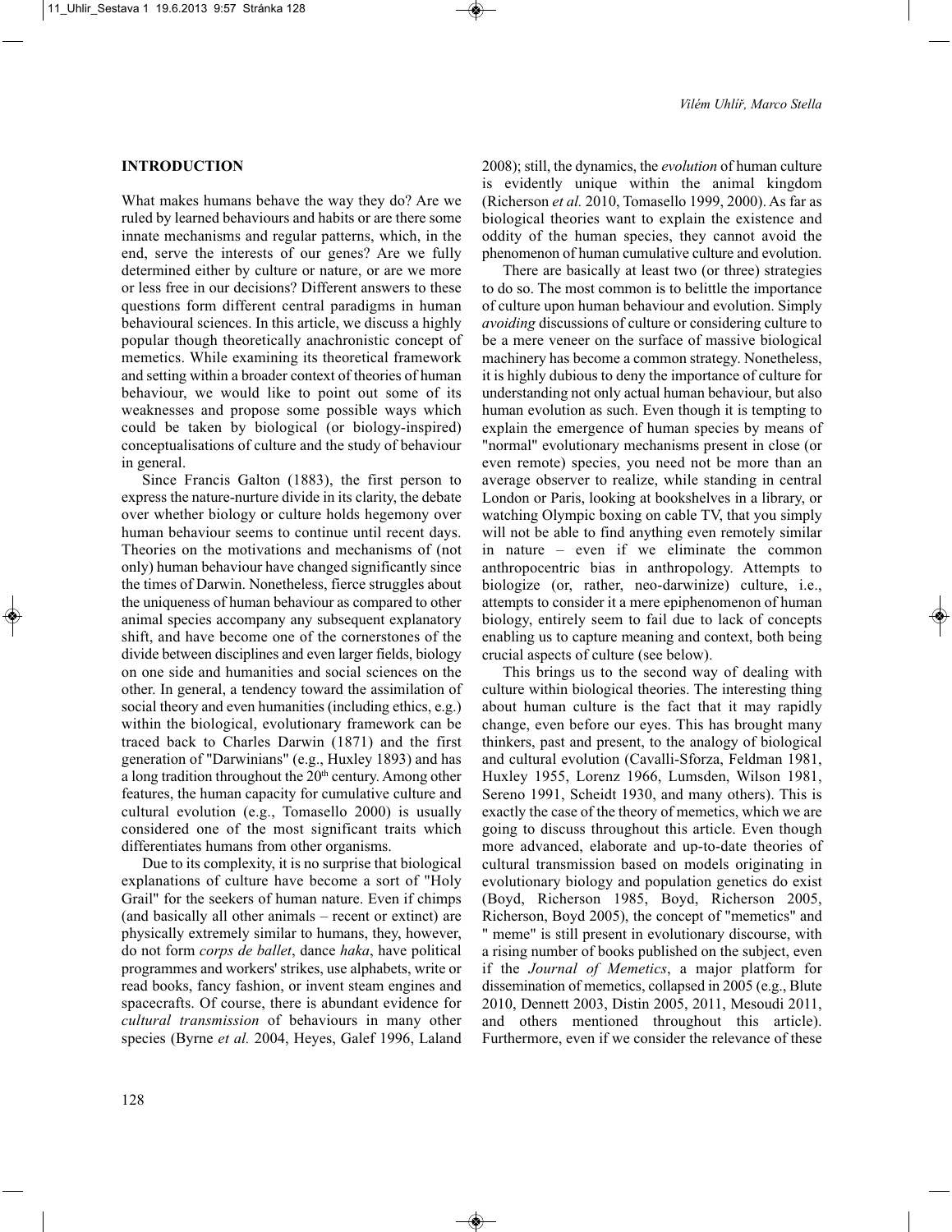more up-to-date theories, e.g., the concept of dualinheritance theory, or DIT, we will not discuss it here at length. We use "memes" and "memetics" as a label for theories, which are based on two basic ideas: 1) there are more or less discrete cultural units, which 2) are transmitted, selected and diverge according to the Darwinian algorithm: variability-heritability-differential mortality, or, applied to cultural units, variability-fidelity of copying-differential extinction. Most of the recent literature herein cited and labelled "memetics" is explicit in its recognition of the original concept of memetics as presented by its founders such as Susan Blackmore and Richard Dawkins. It seems to us that we are facing an attempt to "exhume" or resuscitate memetics inside biosocial theories of culture, via a conscious strategy of avoiding the downgraded words "meme" and "memetics" (e.g., Distin 2011). Especially on the (geographical and theoretical) periphery of the biosocial approaches, memetic theory is simply taken for granted, understood as a revelation of scientific truth about culture. For example, in the Czech Republic the academic account of memetics covers one chapter in a evolutionary biology textbook (Flegr 2005, 2009) one collective monograph (Nosek 2004), two slightly uncritical review books, (Soukup 2010, 2011), the translation of Blackmore's *Meme Machine* book (Blackmore 2001) and Richerson's and Boyd's "*Not by Genes Alone*" (Richerson, Boyd 2012). Memetics has also, often in a very uncritical manner, become a topic of bachelors and masters theses, and coursework in Czech academia – see, for example, Knedla 2011, Lorenz 2005). Throughout human knowledge, memetics remains a topic to discuss seriously or rather a theory to rely on: e.g., art and literary studies (Barrett 2004), new media studies (Shifman 2011; the meme idea seems to be especially useful in describing the viral spreading of different internet entities), musicology (e.g., Jan 2007), theatre studies (Ingham 2008), religion studies (Bulbulia 2008), or even astrobiology (Carter 2012). This list is completely arbitrary and is meant only to show the versatility of the "meme", especially outside the field where it was born, i.e., biology-inspired theories of culture and cultural evolution.

The very idea of "memes" and science of "memetics" is based on an analogy with one specific conception of "gene" (which found a clear expression in the writings of Richard Dawkins) and one particular view of what "evolutionary biology" is all about, which has, in fact, been abandoned years ago within evolutionary life sciences as such (for an outstanding discussion of the gene definition, see, Ruse 2006; on the meme/gene

analogy, see, Blute 2010). Not that the well known analogy of genes and memes would be essentially wrong – what seems to be the problem is the Dawkinsian idea of a "selfish gene" as a source of evolutionary "agency" (see below). The idea of a meme is a mere application of this concept to the realm of culture. Not the analogy as such, but the source of it, the idea of "selfish gene" and its generalised application is becoming less and less acceptable within biology and its sub-disciplines (e.g., Noble 2008, 2011). Nonetheless, memetics and a variety of its successors became popular (mainly among people from outside biology) *due* to this analogy or comparison – often it was (and is) presented as a way to study culture in a positivist-scientific way via the use of models and enabling predictions, such that the study of culture can become a reliable and trustworthy partner for other scientific disciplines rather than being isolated and sunken, in postmodernist fashion, within a circle of selfrelativisation and self-reflection. And so it has become a standard to grasp on every possible similarity between natural sciences and humanities (and social sciences), even those separated by decades of separate development, even those that are most dubious. One such similarity is the idea of units of heredity (mostly neo-Darwinian interpretation of genes) and units of culture.

# **CULTURAL UNITS AND THEIR TRANSITION**

Culture can be seen as an internally-integrated system, whose smooth continuity is a result of an allintegrating cultural pattern (Kroeber 1963: 131). Other times, culture is described as a content-disjointed continuum of non-homogenous elements that create an interconnected transmittable "package". This "package", however, is in some theories composed of disjointed components and heterogenous elements held together as cultural tradition (Murphy 1989: 28, for a review of culture definitions, see, Fox, King 2002, Kroeber, Kluckhohn 1952, Kuper 1999; authors are aware of the trickiness of defining culture, but at this place, a deeper discussion is out of the scope of this study). The transmission of the tradition as a compound of interconnected disparate elements is often described as acculturation, or the acquisition of culture. It is obvious that some cultural elements are transmitted alone, without the corresponding "package" of tradition, across cultures and even civilizations (e.g., Linton 1936). Because of the notion that elements of the culture are stand-alone, a need for a hypothetical concept of a "cultural unit" arose. This "cultural unit" would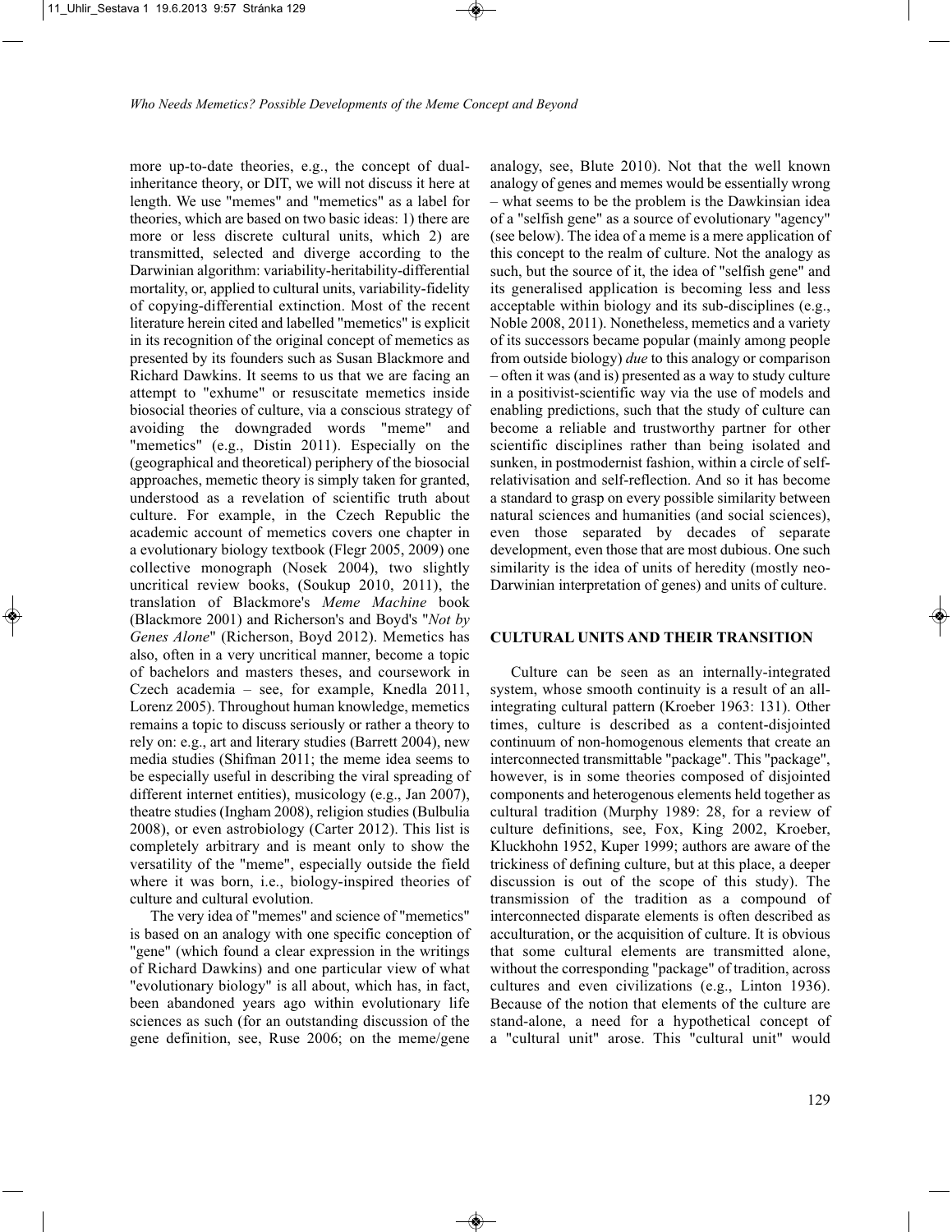propagate itself heedless of its cultural environment that consists of packages of tradition.

The concept of the "cultural unit" has for decades been developed among cultural anthropologists, seemingly trapped in the ghetto of humanities and social sciences. In the 1970's, however, thinkers strongly influenced by population genetics and sociobiology arrived at the same concept of "cultural unit". At least some of the previous concepts of "cultural units" were already devised as interconnections of culture and biology such as "Culture-gene" (Lumsden, Wilson 1981), "Cultural Trait" (Cavalli-Sforza, Feldmann 1981), or "Cultural Variant" (e.g., Boyd, Richerson 2005, Richerson, Boyd 2005, which is based on an analogy with a different definition of genes). However, only this Dawkinsian-based version of the concept of the "cultural unit" named "meme" has since given rise to a hypothetical science of memes – "memetics". Although memetics is only one among multiple Darwinian theories of cultural transmission and evolution, as far as we know with one or two exceptions (Sperber 1996, Wimsatt, Griesemer 2007 and other publications of the mentioned authors), all of them share simple set of ideas, whereas not all of them consider them being as crucial as it would be in the case of memetics (e.g., the so-called guided variation, a concept developed within the Dual Inheritance Theory, admits the role of a "teleological", therefore non-darwinian factors in human cultures, Richerson, Boyd, 2005: 116 and further). First, culture can be divided into discrete units, at least in most cases. Second, these units are being transmitted (copied) from one individual to another; unlike genes this happens not only vertically but also horizontally, whereas, as in genes, the content of what is being transmitted does not influence the way it is transmitted, or, any influence that does exist is biased, based on the fact that human minds are evolved in a species-specific way. Third, the patterns of this transmission can be modelled upon mathematical models originally developed for and inspired by population genetics.

The criticism of memetics we are dealing with in this article can therefore be applied to at least parts of most of the recent biosocial theories of cultural transmission and evolution.

## **MEMES AS UNITS OF TRANSMISSION**

"Memetics" as a term was spearheaded by Brodie (1996) and Lynch (1996). Memetics could be defined as a hypothetical attempt to describe cultural transmission via the evolutionary model analogous to the popular Dawkinsian version of Hamilton's concepts. The father figure of the concept of memes is Richard Dawkins, a propagator of evolutionary biology who catalyzed a long tradition of overemphasizing the analogies between "cultural evolution" and a particular view on "biological evolution". In *The Selfish Gene*, he presents his theory in which he defines meme as a hypothetical "unit of cultural transmission", which is technically a replicator (Dawkins 2006 [1976]). In his book *The Extended Phenotype* (1982), he expanded his definition of a meme by differentiating meme itself (the information content, the information itself) and its phenotype (the expression of the meme by behaviour or through physical artefact). In his essay *The infected mind* (2003) Dawkins distinguishes two types of memes – the first one is prone to mutations and therefore exists in multiple variants (Dawkins 2003: 119), the second one is a self-repairing meme which has only few variants of itself (Dawkins 2003: 123).

Dawkins uses the meme as a unit of cultural transmission analogous to a gene. Both memes and genes are replicators which spread themselves through a population, sometimes mutating and sometimes stable, but always subjected to natural selection. Dawkins claims that genes created a "vehicle" (organic bodies) by which they transmit themselves into further generations. Memes, on the other hand, use the mind of the vehicle created by genes as their own "vehicle" of sorts. The coexistence of memes and genes inside one "vehicle" (any organism with the capacity for cultural transmission) leads to uncertainty about how to interpret this coexistence – whether as rivalry or as collaboration. Any replicator must meet three criteria to succeed: longevity, fecundity and copying-fidelity (Dawkins 2006: 194). There are three conditions required for evolution by natural selection to appear: 1) variation, 2) heritability, and 3) differential extinction. Phenomena fitting all three criteria will be subjected to the principles of natural selection. Thus, according to Dawkins, even non-biological entities will succumb to evolution. Unlike most genes, memes do not necessarily need to provide advantages for their vehicles in order to be transmitted (Dawkins 2006: 200).

Memes are replicators that evolved as "copiers" of patterns of various cultural behaviours, or as "copiers" of cultural information content. And even though they are not propagated genetically but via imitation, they, according to memeticists, are subjected to memetic evolution (Brodie 1996). Memes are propagated via the behaviour of their vehicle (their host), whose behaviour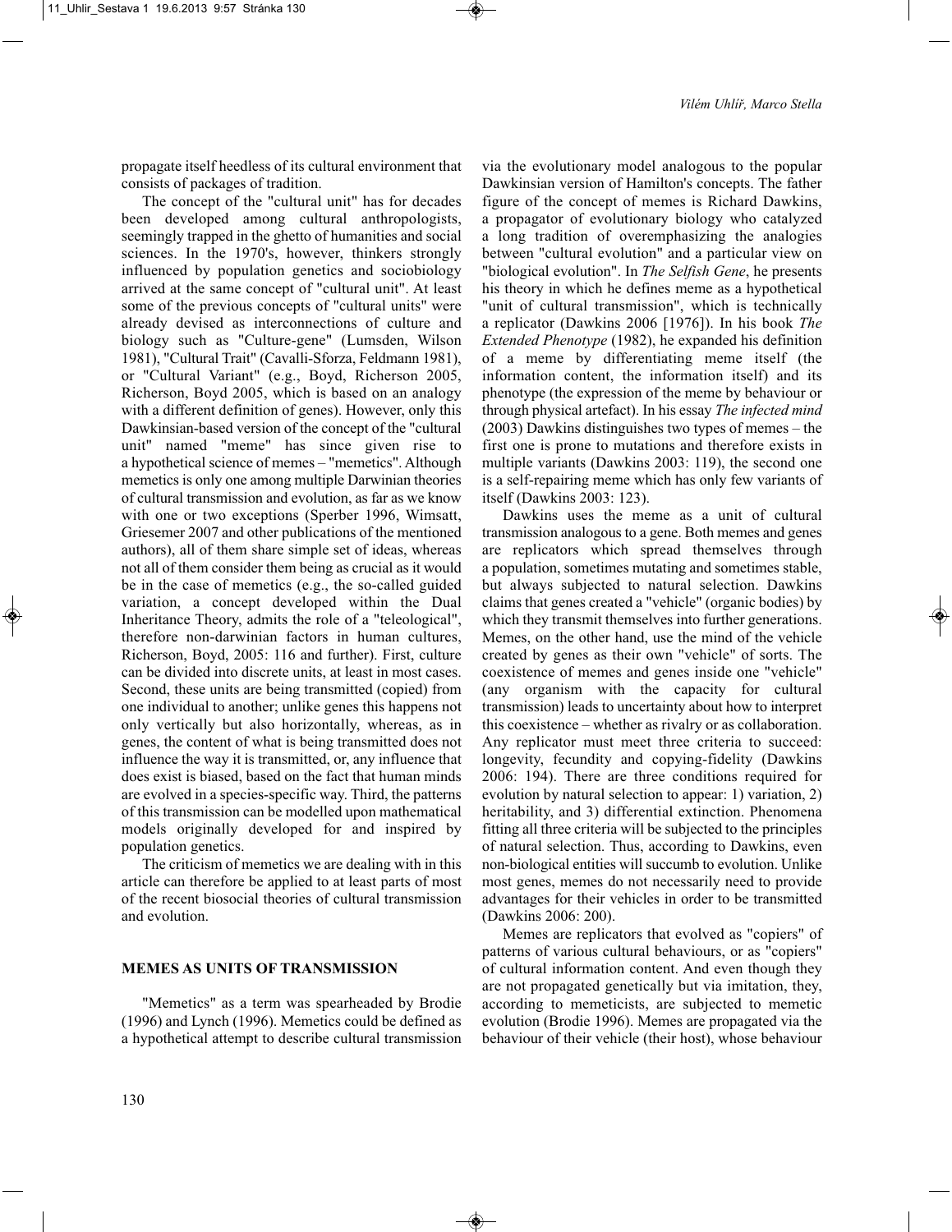they influence as much as genes do. Some memes are successful, some have a high rate of mutability, and others are rendered extinct.

Curiously, the relation between "old" and "new" replicators and their evolution proves to be unclear. It can be described either as co-evolution or as rivalry. Blackmore described this rivalry as genes being held on a leash by memes (Blackmore 1999: 32–36). Lewontin, Rose and Kamin (Lewontin *et al.* 1984: 11) in their widely-known criticism of sociobiological attempts to explain human nature and culture, claim that memetics is proof that even theories on cultural transmission can fall into the trap of biologizing the notion of complete submission to biological (or analogous) principles.

Sometimes this coexistence is described as "symbiosis", mainly in instances when memes are actively helping genes and memes are transmitted vertically, e.g., the meme for a "large family" (Dawkins 2006: 122). Children from large families will probably inherit the "large family" meme and then they themselves will have large families. The "small family" meme will eventually be marginalized because children from smaller families will become outnumbered by children from larger ones. Other times this coexistence is described as a "rivalry" (Blackmore 1999: 32–36, 185). The most common example used by memeticists to demonstrate memes that oppose genes is celibacy (Blackmore 1999: 138–139, Dawkins 2006: 198–199).

Memes can propagate and evolve in cooperation or opposition to each other and to genes. Genes determine the phenotype, however the phenotype cannot determine memes. The distinction between mutation and reproduction in memes is unclear. It is unclear whether variants of a meme are counted as standalone memes or (to use the analogy with genes) as alleles (alternative forms of the same gene). The question for the distinction between mutation and reproduction is also a question for the principles of cultural evolution. Can cultural evolution be Darwinian or Lamarckian or both at once (Rose 1998)? Blackmore gives a positive answer – she calls the Darwinian memetic evolution "Copy-theinstructions" and the Lamarckian one "Copy-the-product" (Blackmore 1999: 61–62).

Memetics, however, defines the human being by means of imperatives that are completely analogous to their biological counterparts. In a very similar way to how one can hardly "deny" or choose from one particular allele of a gene, so too one cannot influence the memes coming in and out of one's mind – first, there is no "self" of the whole organism (neither is there for genes); second, though there may be some randomness of behaviour, there is no active choice performed by a subject. In memetics, man is comprised of a biological basis and a cultural superstructure, whereas both of them are deterministic in the sense of denying active choice (e.g., Blackmore 1999).

Further analogies with genetics tend to confuse things. Genes work only in a context. There is no single gene for a single trait (or, such examples are rather rare), as the trait is in most cases a result of "collaboration" of multiple genes. Memes are supposed to work in similar "teams" like genes, because teamwork helps with propagation of all the "team-members" (Dawkins 2006: 84–86). Only the most profitable "players" are allowed inside this memetic team. Profitable for the whole team that is, because the team replicates collectively together. These teams of memes replicated together are called "memeplexes" (Blackmore 1999: 19). However, the boundary between a single meme and a memeplex is fuzzy. Memeplexes do not solve the allele problem, because the problem with alternatives now concerns not single memes but memeplexes as the units.

Memeplexes fight for a limited space, space that can be used by only one such memeplex; so in theory there should be "memeplex monocultures". In practice it seems as if memetic theory has a problem trying to explain the existence of alternatives, for the existence of alternatives (cultural alleles) does not make sense in memetics. Memetic theory opts to ignore the plurality of cultural units (because the alternatives do not vanish as genetic alternatives do) to retain its logical cohesiveness. Therefore it seems that there are no "evolutionary stable strategies" in the realm of cultural units. If they would exist, we could anticipate the existence of a singular cultural allele for each trait – the opposite seems to be the truth for most recent "cultural alleles".

# **MODES OF TRANSMISSION – THE MEMETIC VIRUS**

Memetic transmission seems to highlight the divide between the macro- and the micro- perspectives of cultural transmission. On the micro-level, transmission is an intricate social system comprised of microinteractions. Mutation can happen at every step of the process of imitation. Memetics claims that in both microand macro-perspective distinguishable memetic laws will emerge. And it will be possible to describe the whole process of memetic transmission with these laws and thus it will also be possible to anticipate causalities (Gatherer 1997) similar to the laws of inheritance.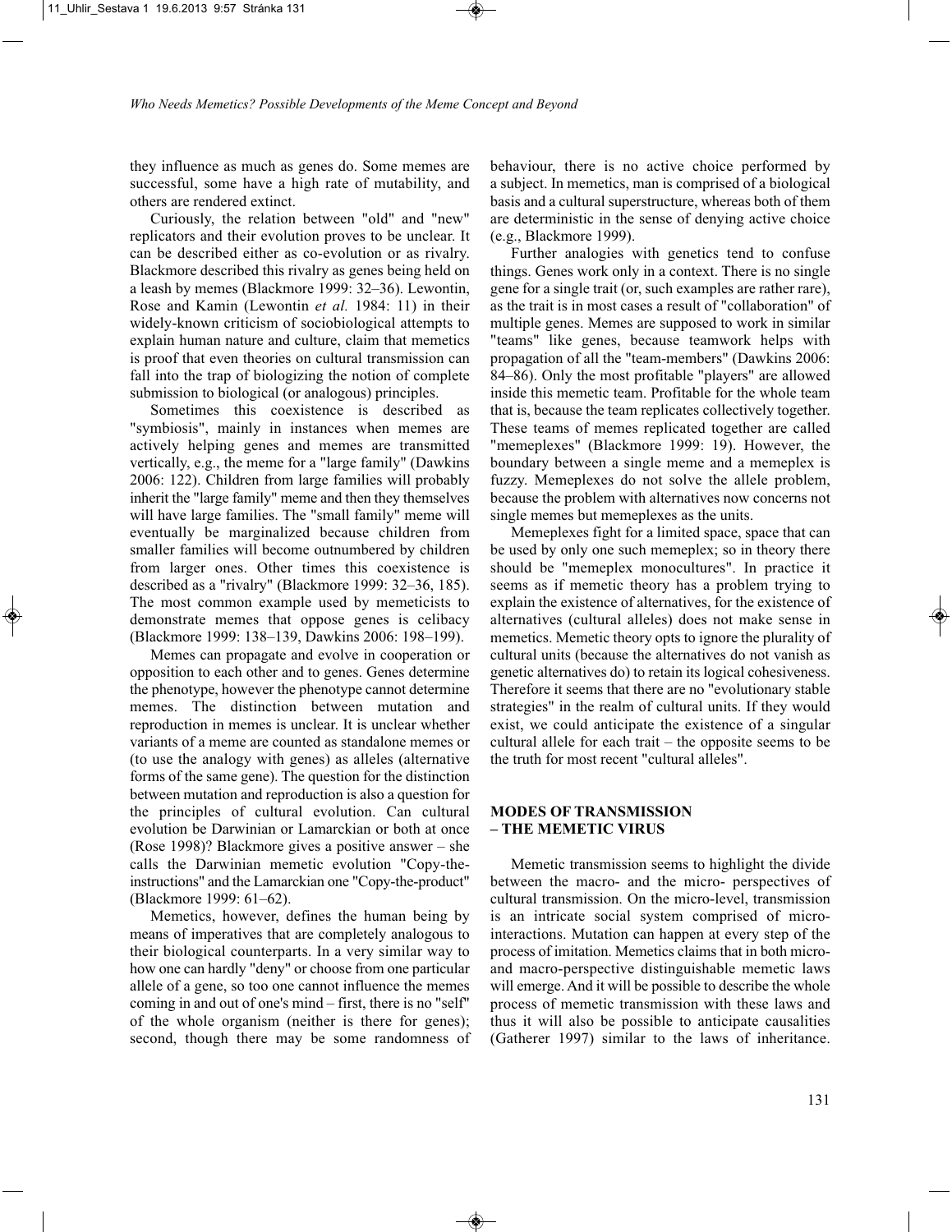Memetics itself seems incapable of transcending the Neo-Darwinian model of memetic-genetic transmission as proposed by Dawkins. Even though, for example, the dual-inheritance theory proposes new models and modes of transmission which cannot be found in population genetics, these are basically only modifications of preexistent genetic models (for an extensive discussion, see, Claidiere, André 2012).

Memes are also often compared to viruses (Brodie 1996: 157–186, Dawkins 2003: 128–145), replicators that exist independent of their own vehicles, but their transmission and propagation is horizontal and depends on their ability to infect these vehicles, parasite on them and use them for self-propagation (Blackmore 1999: 19, Dawkins 2006: 245–247). Memeticists claim that memes can propagate both vertically (via socialization of children) and horizontally. Hence, memetic transmission is often likened to a "contagion" (Blackmore 1999: 47, Brodie 1996: 55–64, Lynch 1996) and is described as similar to laughter or yawn infectiousness (note that in both of these examples the behaviour cannot be influenced by the subject, or rather, the subject is not even taken in account). This analogy reaches even further. In a way similar to viruses, which have to overcome the immunity system, memes have to overcome the memeplexes already existing inside the vehicle's mind.

Dawkins (2006) presented examples of viral memes such as melodies, tag-lines, mottoes, one-liners, jokes, religion, fashion trends and fads. Either behaviour observation or interaction with a medium containing the meme (recording, book) can lead to imitation. Dawkins references examples of animals, especially birds, supposedly demonstrating memetic transmission.

Memeticists have even claimed that without memes, humans would have only certain ways of behaviour at their disposal – just the genetically wired-in behaviour such as reflexes and instincts, accessible as ROM (Read Only Memory). Memeticists claim that memes constitute human mind and consciousness – "Human consciousness is itself a huge complex of memes" (Dennett 1991: 210). Some memeticists claim that memes are also ROM and that it is impossible for their user to intentionally reprogram them (Brodie 1996: 60), the vehicle can only decide whether or not to adopt them. Mutation is only an error in the transmission as the transmission is implicitly presented (*per analogiam* to genes) as digital.

Memeticists claim that cultures comprise of memeplexes, and describe the levels of culture as analogous to the hierarchy of biological organisms, from memes and genes to memeplexes and organisms and

further to cultures and species. The analogy goes even further: natural selection in culture also concerns the basic units – memes (Blackmore 1999: 33–34, 181–182), analogous to genes (and not organisms) as the units of selection. Only memes "struggle" for the limited resources in human minds, not cultures or civilisations. The human role is reduced to a passive vehicle, inside which a furious competition rages between memes for place in memeplexes. This memetic struggle for survival composes (as a by-product) cultures and civilizations.

# **AGENCY OF MEMES**

We need to stress here that "agency" (in quotes) does not equal intentionality. Agency is descriptive of what appears to be the acting agent at a given point of time; it is closer to being a description of a situational role than a claim of inherent characteristics. Therefore, "agency" is not limited to sentient, conscious, and intentional sapients. When applied to the nature-nurture scheme, ambiguity emerges: both genes and culture can be credited with agency. Intentionality, however, can be ascribed neither to genes nor memes. The Darwinian universe works quite well mechanically, without any directedness or intentionality, with one exception – the emergence of evolutionary novelties. This is a necessary part of the evolutionary process, nonetheless, it is not its base. Even Darwin himself was well aware that his theory may well explain the *evolution* of existing traits, but not their *emergence*. Why, where, and how do they appear? Or, in other words, though the whole evolutionary process is basically mechanical and its members do not actually do anything on their own and they can only behave in prescribed ways, the very condition of evolution, generation of variability, is based on a sort of "agency", on a core of uncertainty that generates novelties.

There simply need to be some agent of evolution, which does not operate in a fully predictable way. Analogically, the Dawkinsian universe is based on the "agency" of genes (or, alleles). Though we witness a multitude of rhetorical strategies to assure the reader that they cannot behave in another way, we see them competing, struggling, developing strategies, forming alliances they – the genes – are presented as agents of evolution, unlike individuals, who are not (see also Denett 2003).

Memetics, as well, found a peculiar way of answering the question "Why memes propagate and spread?" The answer is simple. Memes do that because they can, they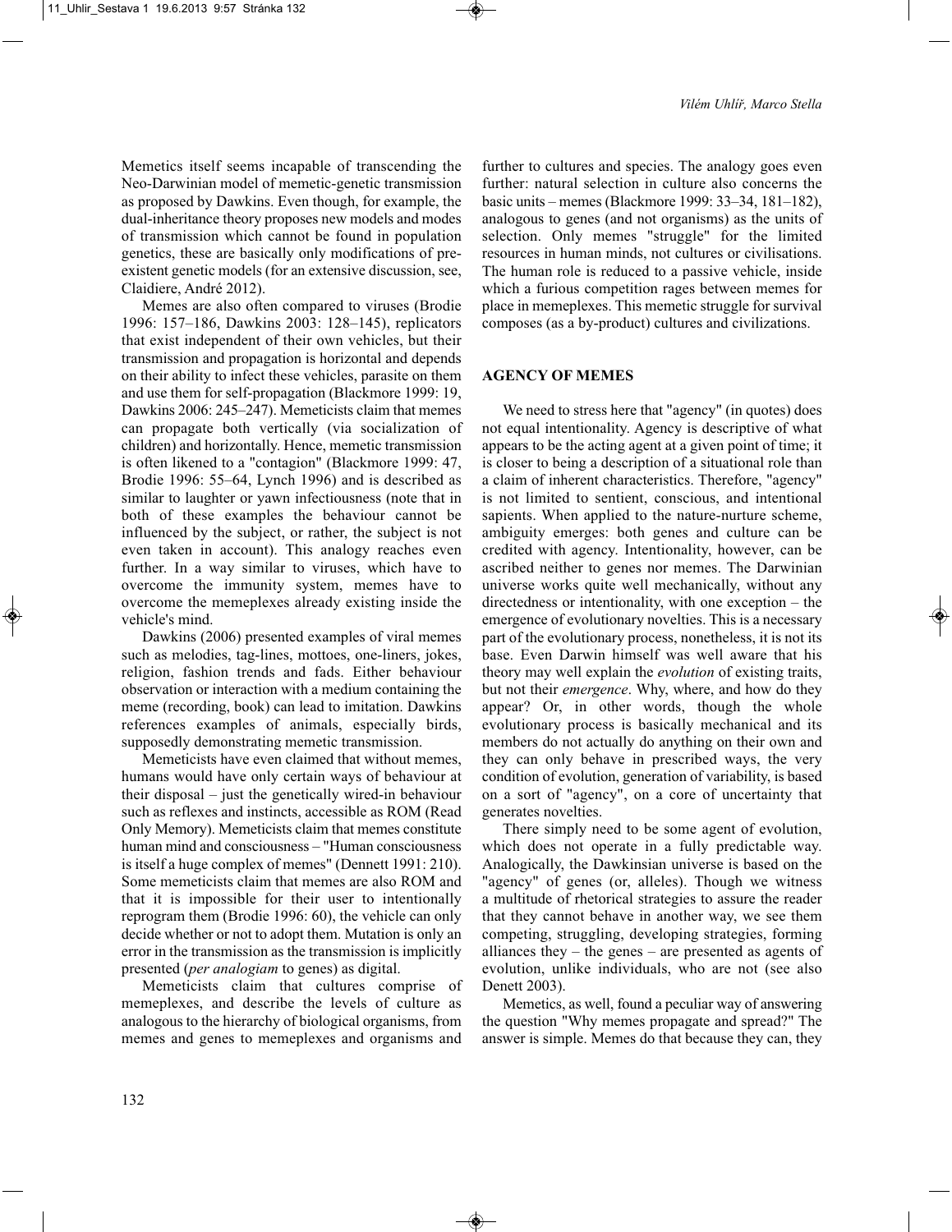are replicators and replicators cannot do anything else. The memetic transmission itself is driven by natural selection, and memes that succeed in transmission will prevail over those that did not. The exact principle of memetic propagation and transmission is not dealt with.

Thinking the memetic theory through has serious consequences and questions, for which memetics offers no convincing answers. Culture, comprising of memeplexes, would be defined as a self-organizing system (Kelly 1994: 360). Such a system, comprising of self-propagating replicators, would have its own emergent agency. Memeticists tend to claim that cultural entities or artefacts are in fact driven by the nonconscious interests or impulses of memes (Dawkins 2006: 196, 200); they, not their vehicles, as in the case of the Dawkinsian vision of evolution, are agents of evolution. These "instincts" of memes command nothing other than self-reproduction. Where, then, the selforganization comes from?

For memetics, culture is not driven by the motives of humans, but by non-conscious "instincts" of its own particles, memes. No matter that the true Darwinian evolution has no agency and is essentially aimless. This passive fatalism with no space for human consciousness seems to stem from animated ultra-metaphors clumsily used to describe memes. In this case, it might be more fitting to talk about reification caused by unintentional heavy-handedness in expressions on the side of the authors.

Lynch claims that every thought has a "propagative profile" (Lynch 1996: 9), that is, its potential for successful transmission can be rated (Lynch 1996: 3–8). The Heaths (Heath, Heath 2007) describe the "stickiness" of certain ideas, meaning that certain ideas are memorable and interesting. Therefore, at least in memetics, it is not the content, but the form of a "meme" that makes it able to reproduce at a higher rate. Because of its form, not the content "Mary had a Little Lamb" will simply multiply better than, say, the theory of relativity or Wagner's Lohengrin.

A certain line of thought in memetics is perhaps best described as "selfish memetics". "Selfish memetics" is a determinist persuasion that humans are controlled by memes so it is impossible for them to act by their own decisions and by free will. "Selfish memetics" denies both humans and memes consciousness and intentionality. Unthinking nature controls humans via unthinking memes and genes. The answer to "Who profits?" is always "the memes do". Dawkins described memes as parasites hopping from brain to brain in order to achieve immortality (Dawkins 2006: 34–35). Blackmore radicalized existing views on memetics into Dawkinsian "selfishness" and attempted to explain self and language through it. According to Blackmore, memes, again, disprove the existence of free will and individualism, and thus only memetics could possibly provide a way of explaining and foretelling cultural evolution (Blackmore 1999: 233–246). Dennett also refutes free will (Dennett 2003: 177–179) and claims that culture evolved by and via memes and their principles, without the possibility that man influences it. For "Selfish memetics" the study of cultural transmission is analogous to an epidemiology, while memes are viruses, as mentioned above.

It is possible to recognize memetic principles and utilize them for humans, however, it will serve memes and genes, anyone but humans themselves. In "selfish memetics", the human is led by memes to achieve goals (propagating memes) by means of other memes. Thus, transmission, in a sense, precedes the human individual.

There are memeticists who dissociate themselves from this "selfishness". Lynch (1996) describes memes as non-conscious thoughts that are unintentionally transmitted by humans and unable to control their own transmission. The successfulness of memetic transmission is decided by a meme's usefulness for some human population. Here, memes exist for humans, not vice versa as in "selfish memetics". Brodie calls this "Level 3" (Brodie 1996: 222) – it describes the condition where an actor chooses memes s/he allows himself to be programmed by. Unlike "selfish memetics", Brodie and Lynch describe the inner mental entities of active actors; these are simply empirically impossible to prove. This view is much closer to cultural anthropology, which claims that culture is comprised not by the sum of artefacts, but by the inner and empirically unprovable entities, such as mentalities (Lloyd 1990). "Selfish memetics", on the other hand, demands that units of cultural transmission be thought of as artefacts (Dawkins 2006: 190). The question again emerging here is whether physical artefacts can carry memes (cultural replicators) like DNA carries genes (biological replicators).

# **CRITICISM OF MEMETICS AND THE CONCEPT OF MEMES**

Generally, the criticism of the concept of memes focuses on several points, some of which memeticists themselves admit, most of which have already been mentioned above:

1) Uncertainty about a medium, a carrier, on which it would be possible to store memes, like genes on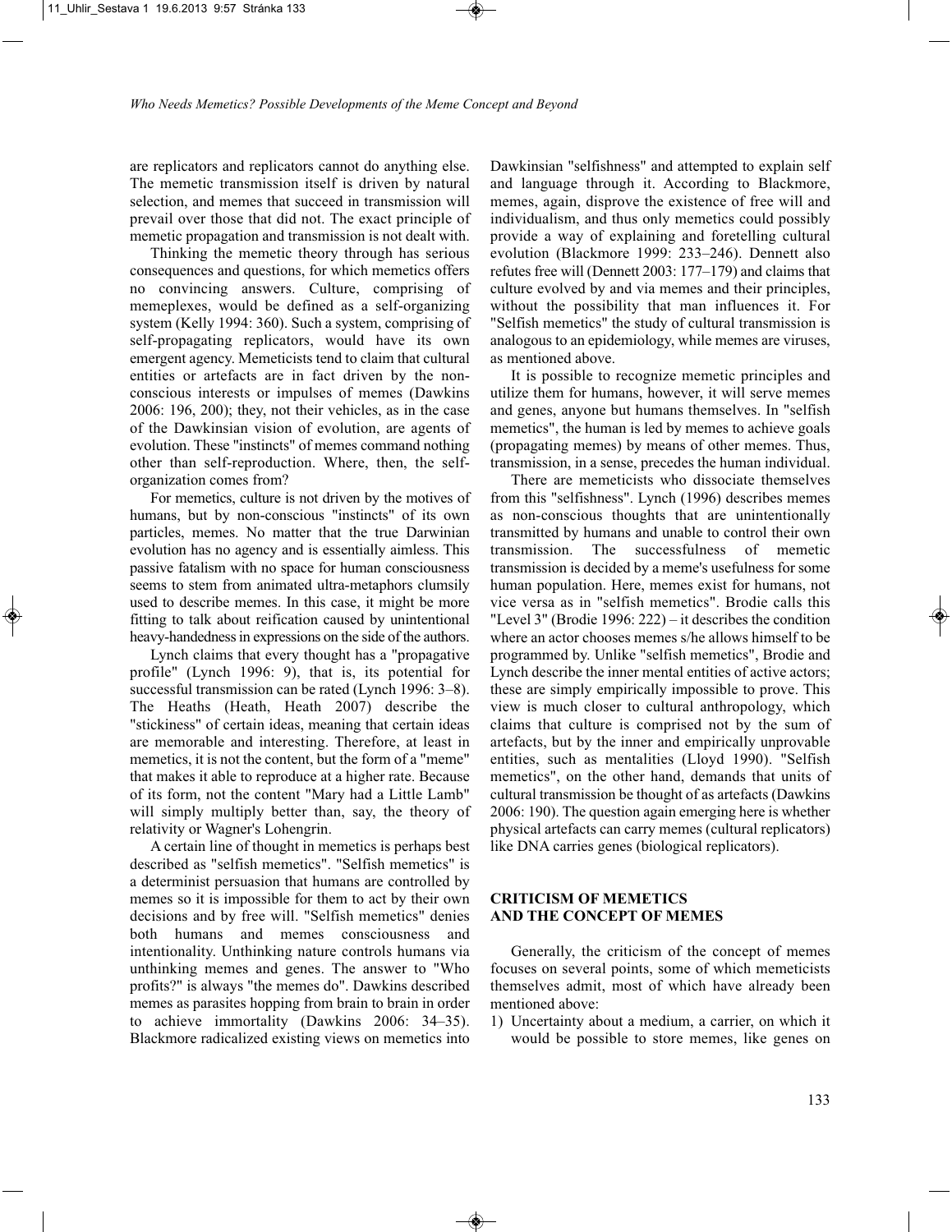DNA. The problem of memetics that even memeticists themselves freely admit (Blackmore 1999: 54–55, Brodie 1996: 33) is the impossibility or inability to define the carrier of cultural information. DNA as an information carrier has its own code of biological functions, for memes this analogy proves to be insufficient – a carrier or a medium for memes can be anything man-made and it is unclear whether or not the media or carriers have their own cultural functions. Attempts at precise definitions of memes seem little implausible and based on a trite formula, such as Dennett's "smallest elements that replicate themselves with reliability and fecundity" (Dennett 1995: 344).

- 2) The problem of low fidelity of copying, which leads to very high frequency of mutations created by transmission distortion (see, e.g., Deacon 1999). To make the whole mechanism work, an essential similarity (or identity) of "memes" would be required. However, this seems also highly problematic. Identical genes copy from one bearer to another, with a minimum (but non-zero) probability of change. As we do not know what memes are, we cannot say whether they replicate (copy) identically – we cannot even say they replicate at all. It could also be that the nature-culture analogy in its neo-Darwinian interpretation (the gene-meme analogy being only one case among many) may be essentially overvalued (for a broader criticism of the analogy, see, Claidiere, Andre 2012, Weiss 2012).
- 3) The adherence of memetic theory to the assumption that the system of culture is subject to rules of natural selection. The vast number of variants and alternatives of cultural units seems to disprove the notion that natural selection is at work in culture. Selection should eliminate mutations and usually, there should be only a few alternatives. The contrary is being observed in the real world.
- 4) Memes are sometimes seen as substitutes for thoughts, whose only calling sign is transmission from one human brain into another, which is somehow believed to grant them their own "life". It is the alleged agency of memes, based not on their content, but on their form and on their way of transmission, which makes the concept problematic. In a very similar fashion, the gene concept, as it is in a quite simplistic way presented in the neo-Darwinian scheme, has been under criticism for several decades (see below).
- 5) The problem of the smallest unit, and its definition, which can be a meme. In fact, there is an "atomistic

bias" present in memetics, as there is in Dawkinsian gene-centred biology. And even if there were to be some further indivisible "atoms" of culture, what would be the "glue" that sticks them together into larger wholes? If those hypothetical units would be replicators, their "main goal" would be the increase of their own copies. Such combinations of memes that would prove themselves as useful for selfpropagation and replication would prevail, others would perish. As Dan Sperber (1996) and others have pointed out, atomistic bias in memetics (and other theories) implies the fact that culture is separable into discrete, sharply defined units. Even though Darwinian evolution may still be in play even without well-defined units, the models would look essentially different.

6) The problem of interpretation and meaning. Memes are only one of the many terms for similar phenomena – e.g., Cultural traits, Patterns of culture, Culture-Gene. These concepts vary in whether they concern any transmittable cultural unit or only copyable information. Dan Sperber (1996) has pointed out that there is serious doubt about the essence and identity of such a "unit". Person A's representation of information usually differs from the representation of person B. Based on this assumption, one may ask whether the whole theoretical apparatus around "cultural transmission" is not in fact just an over-interpreted metaphor, as we do not know what is being transmitted. But what criteria decide their usefulness? In our view, it is qualitative criteria, i.e., the meaning of such units and their cohesion. Even more, meaning is not a *fixed trait* of such a unit – meaning can only be attributed by something (someone) else. Even if there could be a unit of culture which could replicate (copy, spread though exact imitation), the meaning of each may differ significantly. The passages of the Holy Bible dealing with Christ's sacrifice and especially the last supper ("Take and eat; this is my body") were in the past interpreted in a very different fashion by, say, inhabitants of central Europe and the Papuan highland. The words, encoded with high fidelity into a holy script, can, in fact, be interpreted in an almost unlimited number of ways, once a creative subject is present. One of the essential assumptions of memetics, namely that human minds are only more or less passive recipients not creative subjects, seems to be based on very poor evidence. What is decisive in culture is meaning, not only in evolutionary terms (habits of foraging, housing, hunting, knowledge of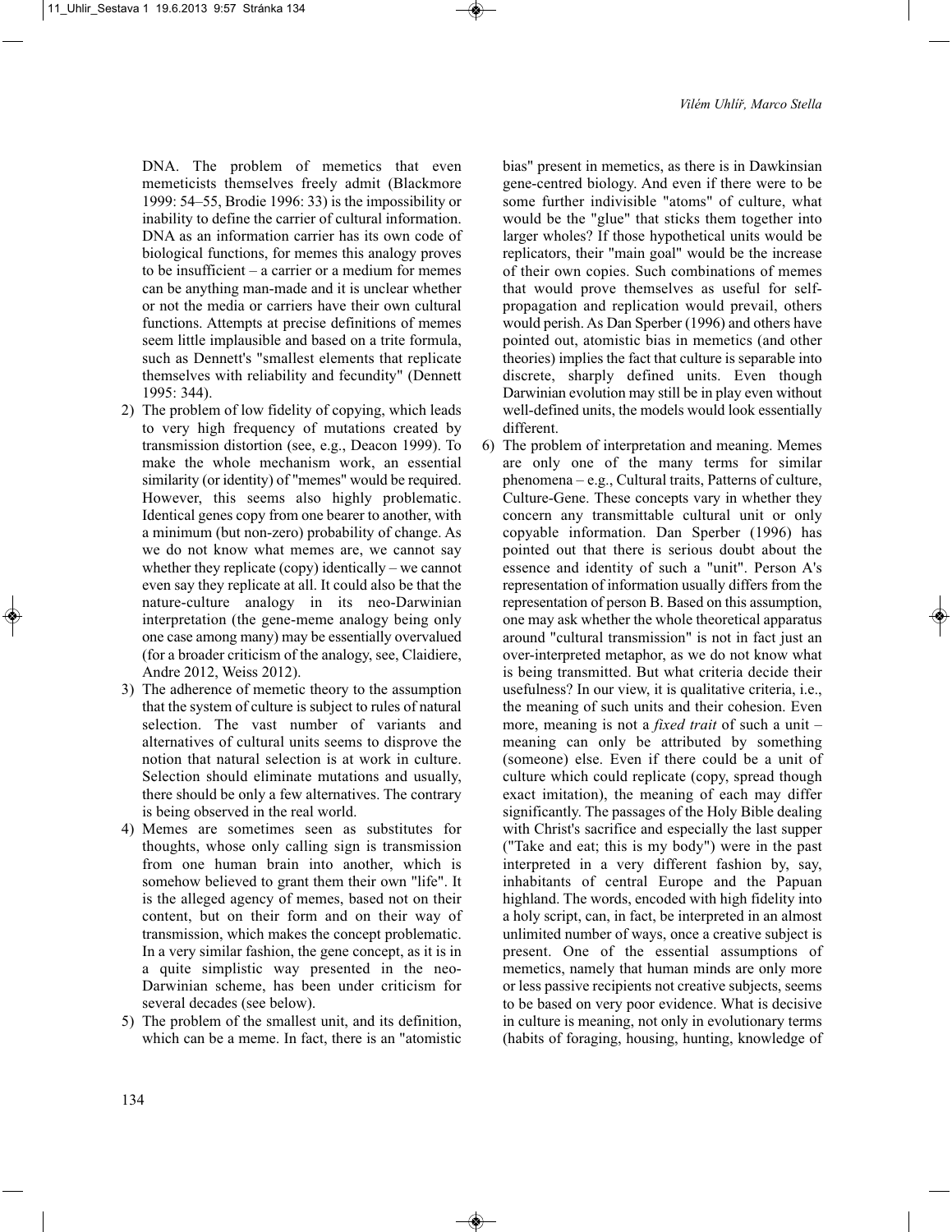healing and poisonous plants, etc.), but also in the sense of internal logic and conjoint meaning. Memetics seems not to take this, in fact essential, property of culture, into account.

Out of this (limited and incomplete) list of criticisms, we choose two basic topics that seem quintessential for the struggles over biosocial thematizations of culture. At the same time, they seem to be the crux of the misunderstanding between natural and social science, and they even seem to be critical spots of natural science, or to be more concrete – biology, whereas metatheoretical critiques of how biology works usually aim in these two directions. They are agency and meaning, both of which are already mentioned in the text above.

# **ARE THERE REALLY "SELFISH GENES" IN BIOLOGY?**

It has already been noted that there isa multiplicity of views on evolution and genetics, Dawkins' popularized concept of the "selfish gene" is itself a rather loud and media-exposed curiosity, and in itself, is seen as a reduced variant of Hamilton's theory. In their criticism of Dawkins' reduction, Deacon (1999) and many others (e.g., Lewontin 2000, see also Avital, Jablonka 2000 for an excellent critique of Dawkinsian memetics and an alternative approach; Noble 2008, 2011) claim that genes are neither active agents of evolution nor its moving force. Dawkins' interpretation of information transmission in biological systems is so reductionist that it causes genes to seem active. Dawkins' reduction inverts the whole process inside out. According to Deacon, it is Dawkinsian rhetoric that turns the passive helixes into active agents, whereas they are, in fact, passive information carriers that either are or are not involved in biochemical reactions, according to context. It is the context, within the whole system, that provides information and function to its units, which is a fact broadly acknowledged even within molecular biology (e.g., Lathe *et al.* 2000). The macrostructure explains the microstructure; however, due to Dawkinsian reductionism, this is reversed into atomism of a kind. The whole memetic theory seems to be built on the assumption that memes interact outside the whole system and that memes do not need context to carry information. This seems to indicate that the fatal fault of memetics is that it is too dependent on Dawkinsian reduction. The macrostructure interpretation indicates that cultures are mainly comprised of unifying structures of meaning ascriptions

akin to "mentalities", a view that is shared among social scientists (for a general review and criticism, see, Lloyd 1990). Memetics, on the other hand, utilizes the microstructure interpretation where the cultures are comprised of disconnected elements that are united only by their transmission as a part of the tradition.

### **MUTATIONS, BIOLOGICAL AND CULTURAL**

Both micro- and macro structure interpretations seem to have a problem with the frequency of mutations. Biological natural selection has a frequency of mutations that is neither too high nor too low (Sterelny, Griffiths 1999: 333), or in other words, an entity needs to reproduce faster than it mutates in order to be a subject of natural selection. If that would apply to culture, we would probably see a lot of stable memes. Some of the best examples of cultural transmission, however, seem to disprove this. Urban legends (also mentioned as memeplexes *par excellence* by Blackmore 1999: 14–15) usually exist in so many variants that the only trait they have in common is their plot, whereas the motifs change widely according to the version. Examples such as these lead to serious doubts about the principle of transmission of the units of culture. Is imitation really the principle of memetic transmission? Psychology offers interesting insights: imitation is not only what one tries to replicate, but also what one thinks (interprets) of what one is imitating (Bruner 1996: 201). Imitation explains the plurality of variants as errors in transmission, whereas interpretation, or, transformation explains plurality as alternative ways of mental grasp. "Selfish memetics" reduces people to unthinking vehicles among which memes are transmitted by non-conscious imitation. The difference between imitation and interpretation, or, as Maran (2003) puts it, imitation and representation, challenges the analogy between biological evolution and its presumed correlate in culture. Even if cases of a mere copying (imitation) may emerge, the majority of cases involves not transmission, but, in fact, transformation (Sperber 1996), whereas meaning is at each time reconstituted by an active subject. It is the creative, active subject that defines the meaning of each bit of culture. The one and the same entity (be it artefact, instruction, or representation) can be interpreted in an unlimited number of ways and vice versa, two distinct entities can easily be interpreted as one. We agree that imitation (copying) happens in culture (e.g., the use of fork and spoon), however, the "heritability" of most non-banal traits is simply too weak and so influenced by the subject (interpreted) that, in many cases, the natural selection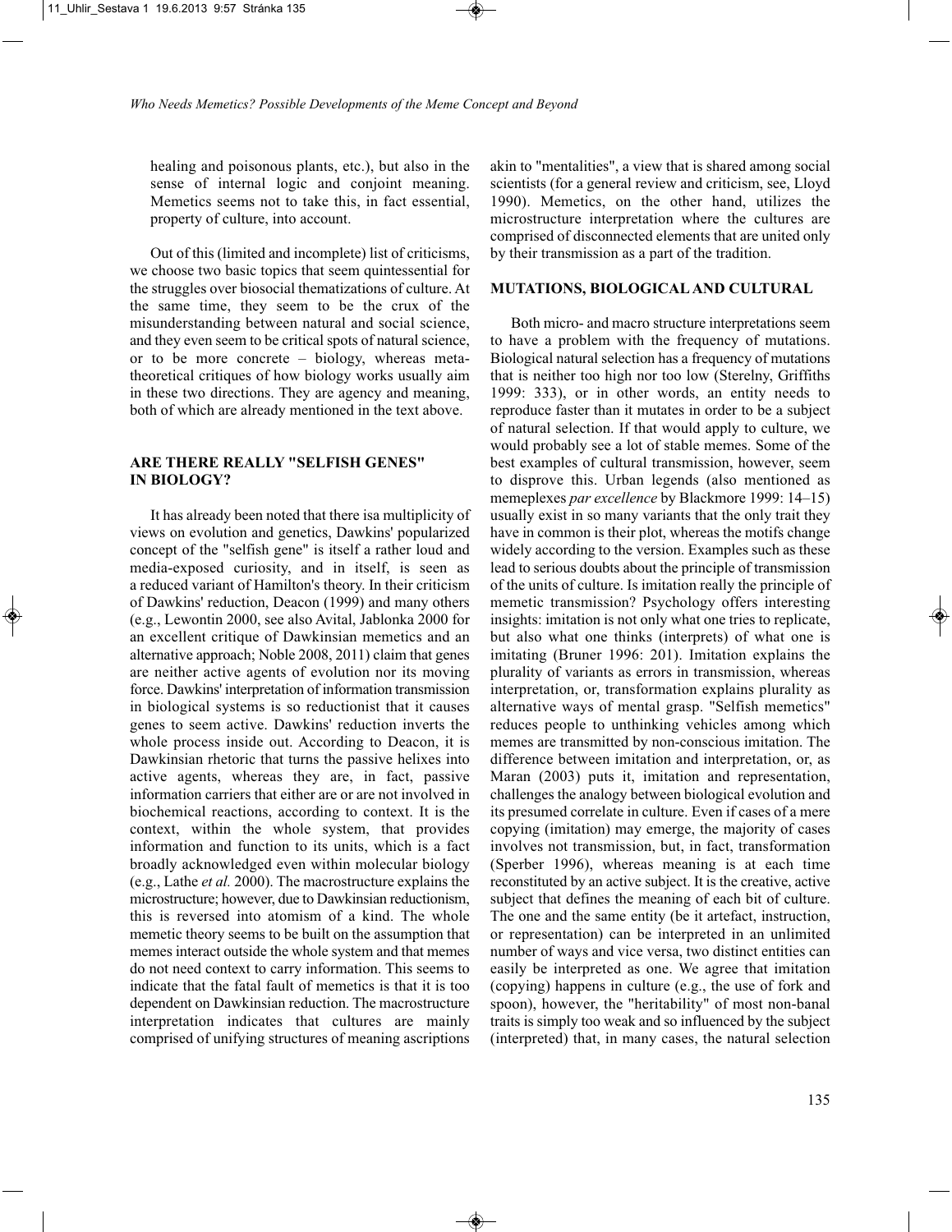model cannot be used, or, cannot be used *per analogiam* to models of population genetics (see, e.g., Sperber 1996, Wimsatt 1999). Here, questions about the centrality of interpretation (Deacon 2004), the role of different modes of cultural transmission (Claidiere, Andre 2012), and the study of transmission biases (e.g., Wood *et al.* 2012) emerge with new urgency. Moreover, as Claidiere and Andre (2012) point out, in the case of culture, the transmission of cultural units *is not* a consequence of a causal set of rules (as it would be in the case of genes) but much rather the outcome of their *content*, i.e., their *meaning*, and instead of being defined as causal mechanisms (as in the case of population genetics), they are mere descriptions of how culture goes from one individual to another at a given place and at a given time. As Claidiere and Andre (2012) state, there are only several possible modes of transmission in population genetics that can ultimately be used with satisfactory or even good results. In culture, however, the basic condition of population genetics models is unhelpful, i.e., the rule that what is being transmitted does not influence the way it is transmitted, is not in play (see, e.g., the notion of regulatory traits in Acerbi *et al.* in press). Therefore, even if the modelling of culture transmission may have begun as an analogy to genes, it is time to go one step further. Not only have the way we look at genes, genetic causation, and their role in evolution changed significantly, in some interpretations toward the metaphor of reading, understanding and interpretation, it is also time (and most of the researchers dealing with the evolution of culture would probably agree) to admit that there are some special features in (human) culture, which are not present (or, more likely, very hard to spot) in other species. And it was the domain of culture where the discipline of semiotics gained its sensitivities for meaning and, in the past decades, moved beyond these limits.

# **THE SEMIOTIC TURN, BIOLOGICAL AND CULTURAL**

The "meme of the meme" seems to be highly contagious; indeed, what it lacks in its current form, both as a hypothetical entity and as a theoretical tool, is meaning. This is the particular reason why researchers from within the humanities and *verstehende* social science are usually extremely sceptical and even hostile to any attempt to "biologize" culture with the use of memetics (or similar theories guided by the same presumptions). As any natural science, biology rather

lacks the sense for *meaning*, which, one way or another is the crucial feature of culture. Any sort of cultural product, no matter whether it is a "artefact, mentifact, or sociofact", to cite Julian Huxley's definition of culture (1955), is not determined by its function (a knife can be used as a lethal weapon, as a can opener, as a decoration or as a, say, cultic object) – what matters is its meaning, attributed time and again by the living subject (Hoffmeyer 2008, Kull, Emeche 2011).

As mentioned above, we do not see a problem in the analogy of nature and culture. What matters is what is taken as the source of the analogy. What would happen should we use definitions of culture from the humanities, semiotics in particular, as a primary source for the analogy, and try to look at "biology" through the prism of theories stemming from the fields of the humanities?

Biosemiotics, a discipline on the margin of both biology and semiotics consciously trying to bridge the natural sciences and the humanities, demonstrates that it may be reasonable *not* to analogize nature and culture by more or less violently pushing culture (with all its complexity, internal coherence and, in particular, a heavy load of meaning) into the narrow form of *all-thatmatters-is-selfish-genes* biology (which, in fact, is seldom present in recent academic biology as such). On the contrary – leaving the nature-culture analogy as it is, we, along with biosemiotics, would like to propose a reverse approach: namely, we would like to examine whether or not the seemingly unique features of culture are in fact and to some extent or at some level of recognition, present in natural phenomena.

The struggle around memetics can be thought of as a case of an unsuccessful attempt to biologize culture, and its critique could be applied more broadly to biology. Or, to be fair, to biology and its methods as seen by many researchers from the outside, as a mechanistic, shallow and in fact sapless discipline, which, under the cover of a proposed "consilience" (Wilson 1998) or creation of a "third culture" (Brockman 1995), is trying to invade and assimilate the last surviving enclaves of the humanities and social sciences. It is becoming more and more clear that the humanities, for centuries dealing with supposedly or truly human unique features, have developed theories, methods and sensitivities that can hardly be replaced by simple biology-based models without losing their explanatory power. But unlike the life sciences, they lack a common framework which is represented by the theory (theories) of evolution in biology and surrounding disciplines. A synthesis should be attempted in the atmosphere of respect, not disregard and ignorance. The second seems to be the case for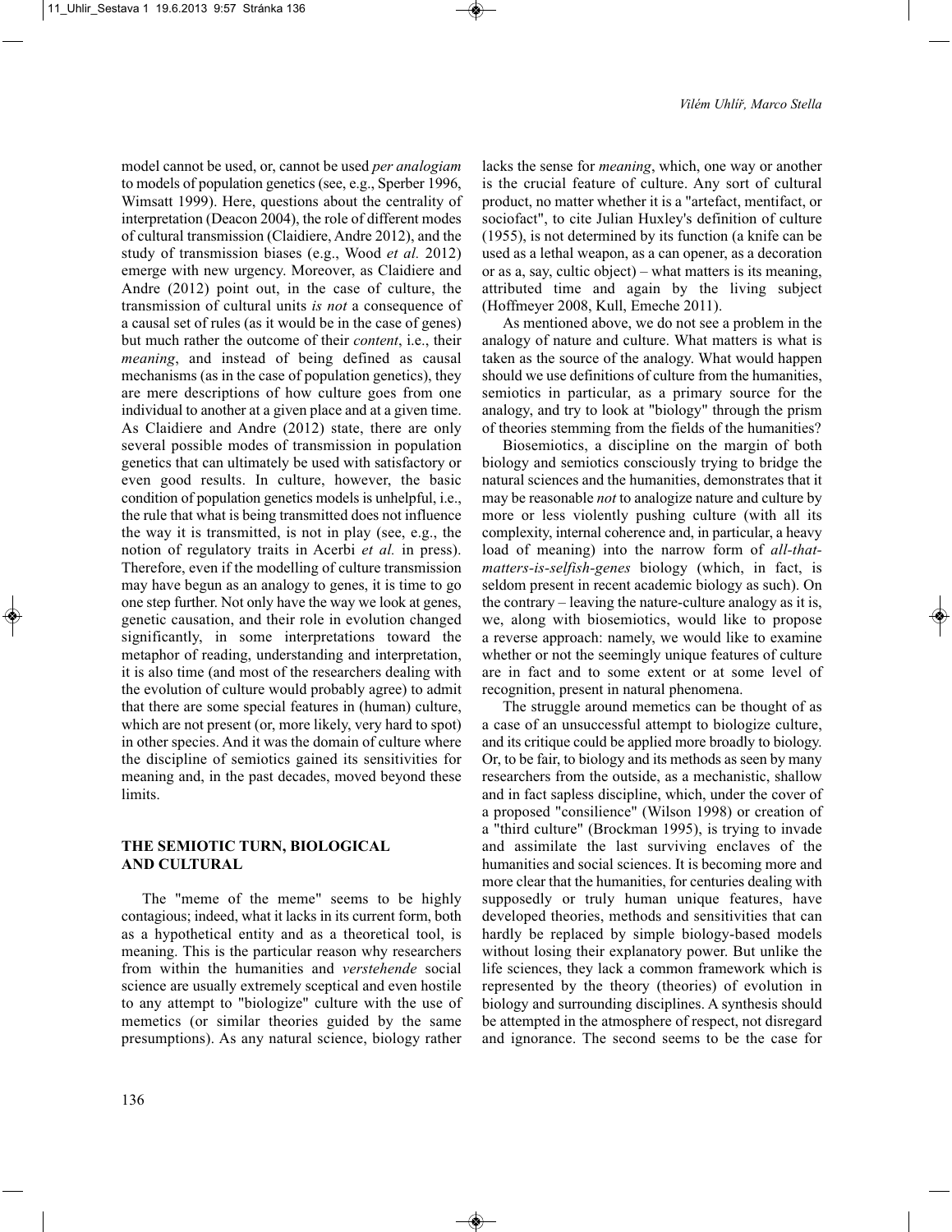memetics. Many social scientists rightly state that memetics ignores everything that has been written concerning cultural evolution and cultural transmission in the framework of the humanities and the social sciences (see, Bloch 2000, Bloch, Sperber 2002). Bloch (2000) even writes about an interesting thought experiment where a sociologist, without the slightest knowledge of evolutionary theory and genetics, invents new terms for "units of transmission" in living beings and then tries to convince a biologist to use them.

The complexity of culture is striking. Its internal logic, which can under no circumstances be reduced to a mere side-effect, represents another level which makes it complicated, if not impossible, to explain culture as a mere epiphenomenon of biological evolution as seen by neo-Darwinism (as well as Wilson's sociobiology and most of its sequels). There must be something else involved. Which field and what subject, if not anthropology (more precisely, the sciences of human behaviour with all its struggles between various social and biological branches, and the human species with all of its oddities, biological and cultural) should be the first place to begin?

Seekers of human nature will not be successful with bare biological knowledge alone. This does not make culture in any way unnatural. As the methods of studying peptides differ from those of studying orchids as well as those of studying, say, Komodo dragons, the methods of studying culture necessarily differ from those of genetics. Theoretically, you could apply methods of biochemistry to a study Komodo dragons and you would get results. But something important is going to be missed if your interest is in Komodo dragons in general.

Semiotic criticism of memetic theory arrived at similar conclusion about the use of the model of biological evolution in culture. Kull (2000, also Deacon 1999, 2002) claims that culture, as a semiotic system, must be transmitted via semiotic means  $-$  i.e., by the process of translation, not copying. This is completely in parallel with the imitation versus interpretation discrepancy. A meme seems to be a sign without Peirce's triple structure of sign-object-interpretant. It is a degenerated sign whose only feature is the ability to be transmitted (Kull 2000), a sort of a mere cultural virus. Kull points out that in the memetic theory cultural units have lost their capacity to be understood, that is, mediated by translation. As pointed out by Maran (2003, for another semiotic treatise on mimesis and mimicking, see also Sonesson 2010) and in a slightly changed sense by Kleisner and Markoš (2005), there is no simple "copying" where meaning is involved, which apparently

is the case of culture. Following Maran's (2003) useful distinction, while imitation *sensu stricto* could be rather passive and performed without the active aspect of a subject, what we mostly find in culture (and some would add, even in aspects of non-human nature) is interpretating, representing, or mimesis. Mimesis, an active adaptation of what has been mimicked and performed each time by the subject's own means, is the main property we encounter when we look at cultures, past or present, proximate or remote. Interestingly, when Dawkins developed the term "meme", it was meant as an abbreviation of "mimem", a word derived from "mimesis". Sadly, this path was abandoned almost immediately, and the abbreviation "meme" for most people refers rather to "memory". In this memetic image of man, minds work only as passive storage of data, as a deposit of essences that, simply, were there before and will, when reproducing well, be there even after.

As noted previously, Darwinian orthodoxy often has problems with explaining the emergence of novel features, and this is especially true for "cultural neo-Darwinian accounts" such as memetics. Unlike in biology, applying the old preformist belief of *omne vivum ex ovo* to the realm of culture seems to be rather an obstacle and not a useful theorem to follow. Simply put, evolution in culture does not need to be step-by-step. New features can emerge at once, complete and without necessity to evolve according to the Darwinian algorithm.

With two simple examples (both being well known to cultural anthropology) it can be shown that there is no simple transmission, that there does not have to be any transmission at all (a process involving a sender and receiver, where the measure of success is the fidelity of this transmission) – only interpretation is involved, and no Darwinian selection is necessary (see, e.g., Taylor 2012).

It can be demonstrated that content emerges each time anew; e.g., the well known example of cargo-cults, and the mimicking of other biological species that can be found in many religious practices, but also in everyday life in all cultures. In memetic terms, both only emerge as fatal error. Still, they teach us a lot about the nature of new cultural content. In the beginning, there was no cultural content of such a meaning (in the first example, another human culture was in play, remote, misunderstood, and seen from one side; in the other, not even humans were needed). But to enter existence, what was needed was an active, creative subject.

The absence of an obvious "carrier medium" for memes sparks doubts about the rules of "transcription", which would be analogous to the code of DNA encoding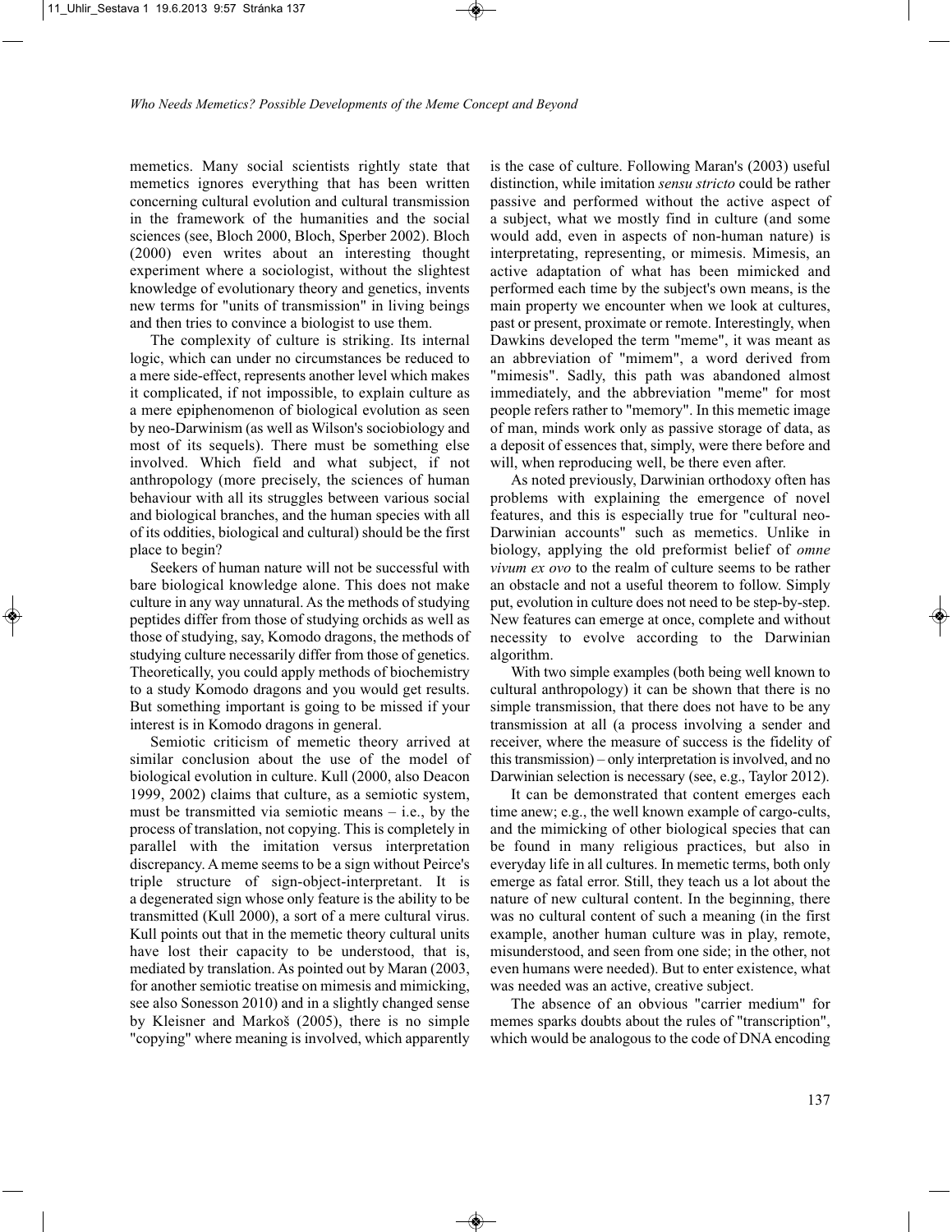patterns. Even though nobody really knows what a meme physically is, memeticists seem to be under the impression that the memes people exchange are raw information, because memes are not mediated.

For memetics, manipulation with memes is like tapping into a data stream. If we consider this thoroughly, we realize that it would exclude the possibility of misinterpretation. This is unacceptable for the social sciences and humanities that often show that "man is an animal that does not have unmediated data" (Ignace Meyerson quoted in Bruner 1996: 198). Socialized humans inhabit a semiotic landscape populated by signs that reference meanings. In this context, Deacon presented his interesting suggestion that memes could be redefined as vehicles for signs. Signs refer to shared meanings, real or imaginary, where even imaginary entities exist objectively. As Deacon writes: "Genes and memes are not the locus of the replication process, nor are they somehow the functional unit of information. They are replicas not replicators" (Deacon 1999). So memes would be replicas of "vehicles for signs", only somehow damaged, and not referring to a shared meaning. Would it, then, be possible that memes evolved as "stray symbols" (see also Deacon 2002)?

# **CONCLUSION**

It is probably safe to generalize Chomsky's statement about Neo-Darwinian interpretation of genetics to memetics. Chomsky claims that Neo-Darwinists explain almost everything by genetic determinism. Chomsky notes that Dawkinsian genetic theory manages to explain a wide range of facts with its seemingly all-explaining scheme (Chomsky in Horgan 2000: 179). This can, of course, concern memetics as well. Chomsky means that Dawkinsian genetics as well as "selfish memetics" offer unfalsifiable, unverifiable and unprovable explanations, and are, in essence, ad hoc fallacies. Such fallacies offer circular explanations based on inner axiomatics rather than based on the outer phenomena. In fact, most statements on memes from memeticists have the "Memes do X because that is what memes do" form. Memetics is clearly an attempt to describe and explain culture and its principles by just one, seemingly allembracing, theory. The impossibility of falsification, fed by the vocal invitations of memeticists to "disprove us", seems to have stirred up the proverbial hornet's nest among social scientists. Social scientists consider memetics either a sophisticated joke, a jab at the humanities by neo-Darwinists, or an attempt to colonize

cultural anthropology by way of a neo-Darwinian explanatory scheme.

Accumulated counter-arguments and criticisms of memetics has led either to a general dismissal of the memetic theory by both social scientists and memeticists, or in some cases, an abandonment of the memetic vocabulary but maintenance of the founding presumptions as they stand within their own theories (see, Distin 2011). It is worth noting that in the final issue of the *Journal of Memetics*, a vigil or a requiem for memetics was officially announced wherein memetic theory was evaluated as a largely unsuccessful attempt to explain cultural transmission in analogy with genetic transmission (especially Edmonds 2005, further see Claidiere, Andre 2012).

We would definitely agree that "culture is merely the continuation of nature by other means". But note the *other* means. Instead of putting culture into the mould of Dawkinsian biology (as we have seen, such attempts usually fail, or are forgotten or abandoned, as in the seemingly promising case of memetics), maybe it would be stimulating for researchers dealing with behaviour to have a closer look at the microstructure of how individual meaning is established. In other words, how the process of reading, translation, and (eventually) transmission takes place. In this respect, human ethology could offer, at least in the case of meaning construction (which is essential for the understanding of any behaviour, irrelevant of whether we label it natural or cultural), the opportunity to look in the tradition of Jakob von Uexküll and Konrad Lorenz (see, Uexküll 2010, Lorenz 1996) for the way in which the human being makes sense of the (cultural or biological) world it inhabits. Both authors worked on the concept of a species- or (in the case of humans) group-specific "lived world" or *umwelt*, which constituted of signs, or "meaning carriers", and early ethological studies can be understood as an attempt to understand how this meaning is constructed. Even if both authors were constitutive for the science of ethology, this tradition has been abandoned by the mainstream of human behavioural science as too "soft" for being true science.

Another interesting field in the sciences of human behaviour would be the study of imitation as an interpretative process. Most of the recent studies on cultural transmission dealing with "transmission chains" (for a review, see, Mesoudi, Whiten 2008), following the memetic tradition of taking the fascinating human ability to understand what others say or do for granted, without closely examining exactly how this happens.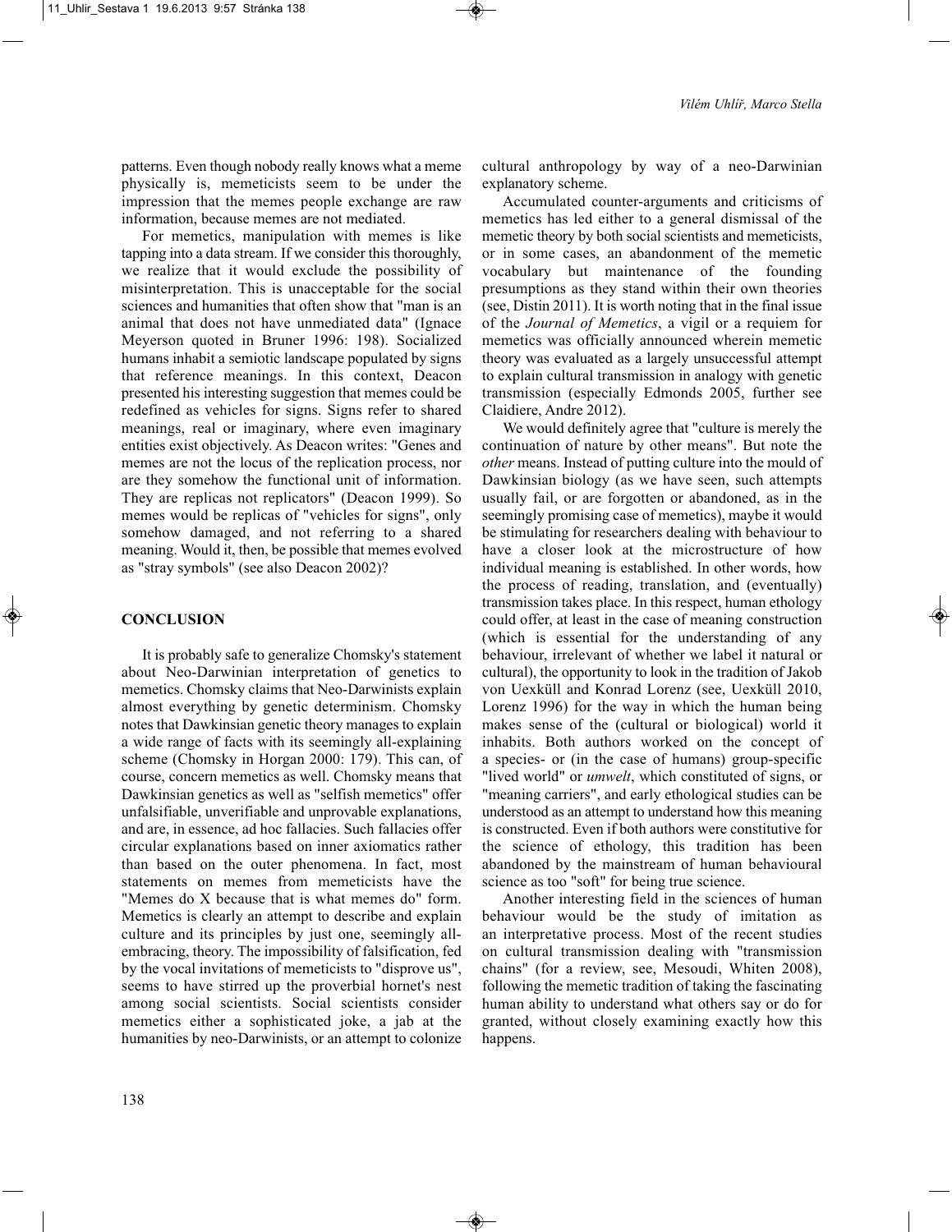There are benefits to this clash of colliding paradigms, which is happening on the battleground of culture. The long-lasting argument about the nature of cultural transmission and evolution has led many to believe that the concept of agency is not fully compatible with or explainable within the context of the biologizingthe-culture paradigm. The very fact that the generalized concept of memes has found its "second life" as a way to explain various internet phenomena leads us to believe that the academic lifespan of the concept of meme has not yet faded away and perhaps it can be fruitfully revived. The meme concept seems to be an almost perfect nexus between the two opposing paradigms, when it is enriched by the concept of meaning. It becomes a sign (on the microlevel of "mimesis", understanding and interpretation) understandable for the humanities, semiotics in particular, while remaining operable within theories of cultural transmission and evolution, initially inspired by population genetics on the macrolevel. As mentioned above, the macrolevel of cultural transmission cannot be studied without a proper understanding of the microstructure. In contrast to genetic transmission, in culture *what* is being transmitted is not independent of *how* it is transmitted – i.e., even the macrolevel cannot be understood without involving some "soft" methods of the humanities, because the nexus between the *what* and the *how* is a meaningcreating, active subject. The question is, of course, to what extent can a model involving an active subject (in a form of a black-box) be acceptable science. Modes and ways of transmission of behaviours and beliefs have already been extensively studied in nonhuman organisms, including for example reflective and reflexive processes such as imitation, perspective-taking etc. They have even been successfully mapped phylogenetically (for a review, see, Hecht *et al.* 2012). This, however, addresses only the ultimate, evolutionary "*hows*". To look at the proximate "*whats*" remains a challenge (and even the "*hows*" still makes problems). We would be less convinced than Timothy Taylor in labelling memetics as the "New Phlogiston" (Taylor 2012). Although memetics and its cultural neo-Darwinist sequels represent a highly problematic theoretical concept, they have had results. Many researchers are further developing the Neo-Darwinian, selectionist theories of culture, both theoretically and practically; and this explanations work quite well for a specific set of human behaviours (for review, see, Mesoudi *et al.* 2004, Whiten *et al.* 2011). From the viewpoint of anthropology, however, where models of cultural transmission based on neo-Darwinian population genetics have been fiercely criticised by many

representatives of the field (see, e.g., Ingold 2000, 2007, Kuper 2000, Marks 2004, 2012, and many more), one of the main reasons for those attacks – namely its excessive simplicity and the reduction of active minds to passive recipients – would be removed. Following roughly the programme of "Darwinian biosemiotics" or "Evolutionary biosemiotics" (see, Markoš *et al.* 2007, Maran, Kleisner 2010) as developed especially in the biosemiotic communities in Prague and Tartu, and then re-applying this programme on human culture and the intricate intersections of human culture and biology, we would like to encourage a broader discussion among semioticians, anthropologists, and (human) ethologists. Within biosemiotics, the memetic theory, enriched by the notion of semiosis, is again becoming a topic of discussion (e.g., Recchia-Luciani 2012) The issue of culture seems to be a good place to meet, especially when this meeting occurs in an atmosphere of mutual respect and willingness to understand.

#### **ACKNOWLEDGEMENTS**

Grant Dedication: This article was supported by the Czech Science Foundation Grant GAP404/10/2202 – "Giving Culture its Due in Action Theory: A New Solution to the Culture, Structure and Agency Problem".

We would like to express our thanks and gratitude to the anonymous reviewers, for their suggestions and constructive criticisms, to Jan Havlíček for his meticulous and precise endeavours as a Guest Editor, and especially for his helpful guidance and advices, to our language corrector, and at least but not last to the Editor of Anthropologie, for their support and patience.

#### **REFERENCES**

- ACERBI A., GHIRLANDA S., ENQUIST M., in press: Regulatory traits: Cultural influences on cultural evolution. In: S Cagnoni, M. Mirolli, M. Villani (Eds.): *Evolution, Complexity, and Artificial Life*. Springer, New York, Berlin.
- ATRAN S., 2002: *In Gods We Trust: The Evolutionary Landscape of Religion*. Oxford University Press, Oxford, New York.
- ATRAN S., 2001: The trouble with memes Inference versus imitation in cultural creation. *Hum. Nat.* 12, 4: 351–381.
- AUNGER R., 2000: Introduction. In: R. Aunger (Ed.): *Darwinizing Culture: The Status of Memetics as a Science*. Pp. 1–23. Oxford University Press, Oxford, New York.
- AVITAL E., JABLONKA E., 2000: *Animal Traditions: Behavioural Inheritance in Evolution*. Cambridge University Press, Cambridge UK, New York.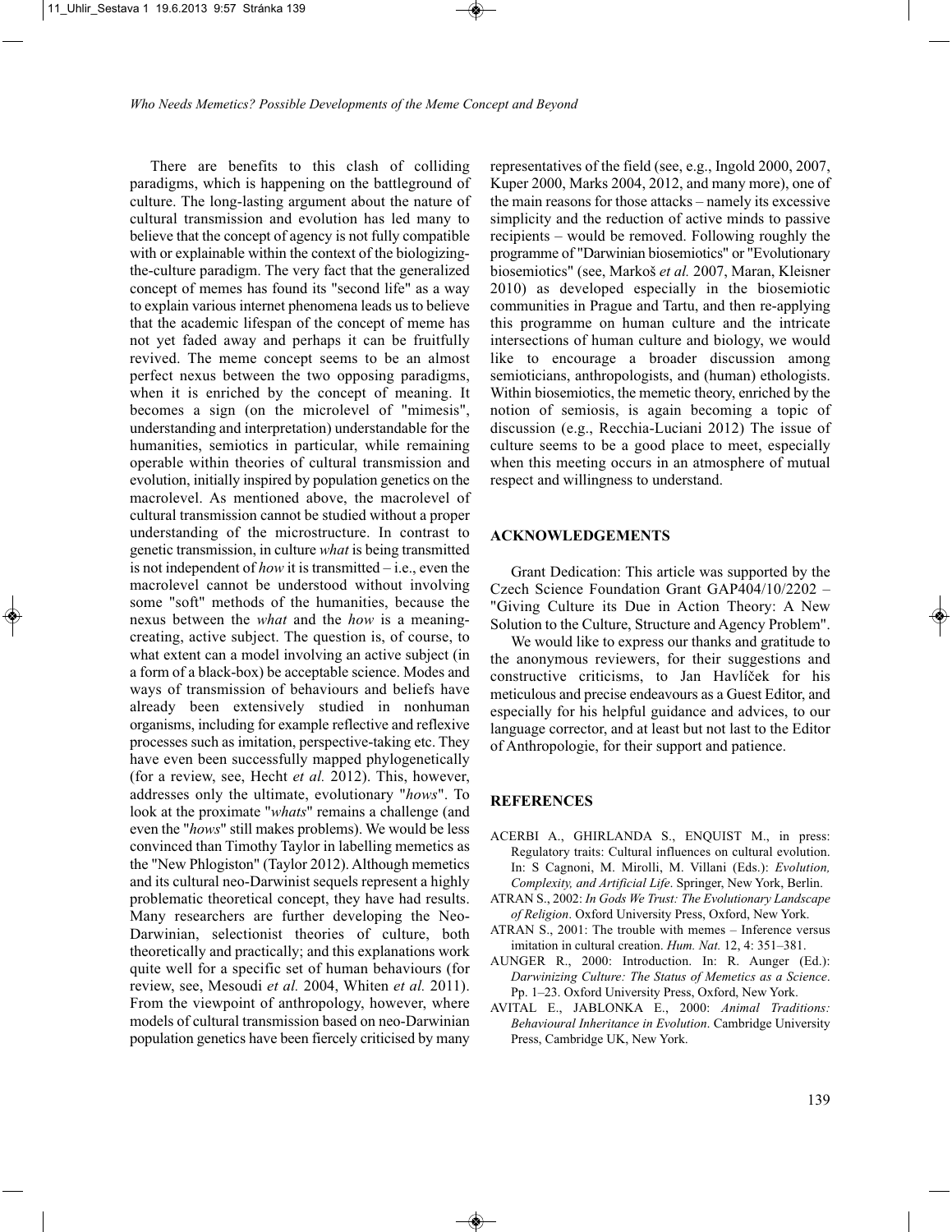- BARRETT E., 2004: What does it meme? The exegesis as valorisation and validation of creative arts research. *TEXT, Special Issue 3*: 1–7.
- BLACKMORE S., 1999: *The Meme Machine*. Oxford University Press, Oxford England, New York.
- BLACKMORE S., 2001: *Teorie memů. Kultura a její evoluce.* Portál, Praha.
- BLOCH M., 2000: A well-disposed social anthropologist´s problems with memes. In: R. Aunger (Ed.): *Darwinizing Culture: The Status of Memetics as a Science*. Pp. 189–203. Oxford University Press, Oxford, New York.
- BLOCH M., SPERBER D., 2002: Kinship and evolved psychological dispositions. *Curr. Anthropol.* 43, 5: 723–748.
- BLUTE M., 2005: Memetics and evolutionary social science. *J. Memetics* 9. http://cfpm.org/jom-emit/2005/vol9/blute\_m.html.
- BLUTE M., 2010: *Darwinian Sociocultural Evolution: Solutions to Dilemmas in Cultural and Social Theory*. Cambridge University Press, Cambridge UK, New York.
- BOYD R., RICHERSON P. J., 1985: *Culture and the Evolutionary Process*. University of Chicago Press, Chicago.
- BOYD R., RICHERSON P. J., 2005: *The Origin and Evolution of Cultures*. Oxford University Press, Oxford, New York.
- BROCKMAN J., 1995: *The Third Culture*. Simon & Schuster, New York.
- BRODIE R., 1996: *Virus of the Mind: the New Science of the Meme*. Integral Press, Seattle.
- BRUNER J. S., 1996: Meyerson aujourd'hui: quelques réflexions sur la psychologie culturelle. In: F. Parot (Ed.): *Pour une psychologie historique: écrits en hommage a Ignace Meyerson*. Pp. 193–207. Presses universitaires de France, Paris.
- BULBULIA J., 2008: Meme Infection or Religious Niche Construction? An Adaptationist Alternative to The Cultural Maladaptationist Hypothesis. *Method & Theory in the Study of Religion* 20, 1: 67–107.
- BYRNE R. W., BARNARD P. J., DAVIDSON I., JANIK V. M., MCGREW W. C., MIKLÓSI Á., WIESSNER P., 2004: Understanding culture across species. *Trends in Cogn. Sci.* 8, 8: 341–346.
- CARTER B., 2012: Hominid evolution: genetics versus memetics*. Int. J. Astrobiol.* 11, 1: 3–13.
- CAVALLI-SFORZA L. L., FELDMAN M. W., 1981: *Cultural Transmission and Evolution: A Quantitative Approach*. Princeton University Press, Princeton.
- CLAIDIERE N., ANDRE J. B., 2012: The transmission of genes and culture: A questionable analogy. *Evol. Biol.* 39, 1: 12–24.
- DARWIN C., 1871: *The Descent of Man, and Selection in Relation to Sex*. John Murray, London.
- DAWKINS R., 1982: *The Extended Phenotype*. Freeman, Oxford, San Francisco.
- DAWKINS R., 1986: *The Blind Watchmaker*. W. W. Norton & Company, Inc, New York.
- DAWKINS R., 2003: *A Devil's Chaplain*. Houghton Mifflin Harcourt, Boston.
- DAWKINS R., 2006[1976]: *The Selfish Gene* (The 30<sup>th</sup> anniversary edition). Oxford University Press, Oxford, New York.
- DEACON T., 1999: Editorial: Memes as Signs. The Trouble with Memes (and What to do about it). *The Semiotic Review of Books* 10, 3. http://www.chass.utoronto.ca/epc/srb/srb/10-3edit.html.
- DEACON T., 2004: Memes as signs in the dynamic logic of semiosis: beyond molecular science and computation theory. In: K. E. Wolff, H. Pfeiffer, H. Delugach (Eds.): *Conceptual Structures at Work*. Pp. 17–30. Springer, New York, Berlin.
- DENNETT D., 1991: *Consciousness Explained*. Little and Brown, Boston.
- DENNETT D., 1995: *Darwin's Dangerous Idea: Evolution and the Meanings of Life*. Penguin, London.
- DENNETT D., 2003: *Freedom Evolves*. Viking Books, New York.
- DISTIN K., 2005: *The Selfish Meme: A Critical Reassessment*.
- Cambridge University Press, Cambridge UK, New York.
- DISTIN K., 2011: *Cultural Evolution*. Cambridge University Press, Cambridge UK, New York.
- EDMONDS B., 2005: The Revealed Poverty of the Gene-Meme Analogy – Why Memetics Per Se Has Failed to Produce Substantive Results. *J. Memetics* 9. http://cfpm.org/jomemit/2005/vol9/edmonds\_b.html.
- FLEGR J., 2005: *Evoluční biologie.* Academia, Praha.
- FLEGR J., 2009: *Evoluční biologie*. Academia, Praha.
- FOX R. G., KING B. J., 2002: *Anthropology Beyond Culture*. Berg, Oxford, New York.
- GALTON F., 1883: *Inquiries into Human Faculty and Development*. MacMillan, London.
- GATHERER D., 1997: Macromemetics. *J. Memetics* 1. http://cfpm.org/jom-emit/1997/vol1/gatherer\_dg.html.
- GATHERER D., 2004: The inherent instability of memetic systems: Use of a genetic algorithm to solve a parameter optimisation problem in a memetic simulation. *J. Memetics* 8 http://cfpm.org/jom-emit/2004/vol8/gatherer\_d.html.
- HEATH C., HEATH D., 2007: *Made to Stick: Why Some Ideas Survive and Others Die*. Random House, New York.
- HECHT E. E., PATTERSON R., BARBEY A., 2012: What can other animals tell us about human social cognition? An evolutionary perspective on reflective and reflexive processing. *Front. Hum. Neurosci*. 6: 1–13.
- HEYES C. M., GALEF Jr. B. G. Eds., 1996: *Social Learning in Animals: The Roots of Culture*. Academic Press, San Diego.
- HOFFMEYER J., 2008: *Biosemiotics. An Examination into the Signs of Life and the Life of Signs*. University of Scranton Press, Scranton and London.
- HORGAN J., 2000: The *Undiscovered Mind: How the Brain Defies Explanation*. Phoenix, London.
- HUBER L., RANGE F., VEOLKL B., SZUCSICH A., VIRANYI Z., MIKLOSI A., 2009: The evolution of imitation: what do the capacities of non-human animals tell us about the mechanisms of imitation? *Phil. Trans. R. Soc*. *B* 364: 2299–2309.
- HUXLEY J. S., 1955: Guest Editorial: Evolution, Cultural and Biological. *Yearbook Anthropol.*: 2–25.
- HUXLEY T. H., 1893: *Evolution and Ethics*. Macmillan and Co., London, New York.
- INGHAM M., 2008: Following the dream/passing the meme: Shakespeare in translation. *Studies in Theatre and Performance* 28, 2: 111–126.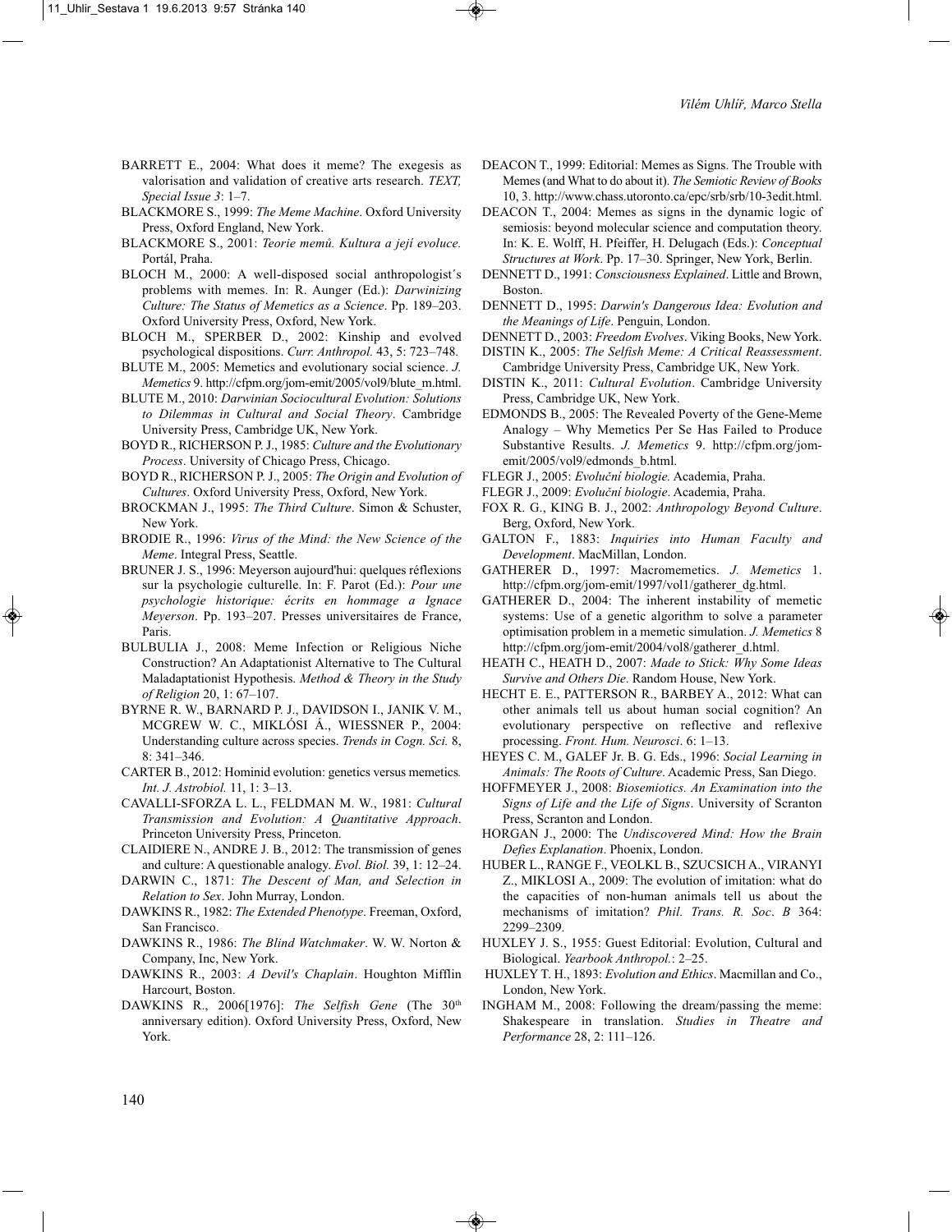- INGOLD T., 2000: The poverty of selectionism. *Anthropol. Today*  $16, 3: 1-2.$
- INGOLD T., 2007: The trouble with "evolutionary biology". *Anthropol. Today* 23, 2: 13–17.
- JAN S., 2007: *The Memetics of Music: A Neo-Darwinian View of Musical Structure and Culture*. Ashgate, Aldershot and Burlington.
- KELLY K., 1994: *Out of Control: The New Biology of Machines, Social Systems, and the Economic World*. Perseus Books, New York.
- KLEISNER K., MARKOŠ A., 2005: Semetic rings: toward the new concept of mimetic resemblances. *Theor. Biosci.* 123: 209–222.
- KNEDLA D., 2011: *Causa Memetika/The Case of Memetics*. Bachelor thesis, Faculty of Social Science, Advisor: Jan Balon, Charles University in Prague, Prague.
- KROEBER A. L., 1963: *Anthropology: Culture, Patterns and Processes*. Hartcourt Brace, New York.
- KROEBER A. L., KLUCKHOHN C., 1952: *Culture: A Critical Review of Concepts and Definitions*. The Museum, Cambridge.
- KULL K., 2000: Copy versus translate, meme versus sign: development of biological textuality. *Eur. J. Semio. Stud.* 12, 1: 101–120.
- KULL K., EMMECHE C., 2011: *Towards a Semiotic Biology: Life is the Action of Signs*. Imperial College Press, London, Singapore.
- KUPER A., 1999: *Culture: The Anthropologists' Account*. Harvard University Press, Cambridge.
- KUPER A., 2000: If memes are the answer, what is the question? In: R. Aunger (Ed.): *Darwinizing Culture: The Status of Memetics as a Science*. Pp. 175–188. Oxford University Press, Oxford.
- LALAND K. N., 2008: Animal cultures. *Curr. Biol.* 18, 9: R366–R370.
- LATHE W. C., SNEL B., BORK P., 2000: Gene context conservation of a higher order than operons. *Trends Biochem. Sci.* 25, 10: 474–479.
- LEWONTIN R. C., 2000: *The Triple Helix: Gene, Organism, and Environment*. Harvard University Press, Cambridge, Mass.
- LEWONTIN R. C., ROSE S., KAMIN L. J., 1984: *Not in Our Genes: Biology, Ideology, and Human Nature*. Pantheon Books, New York.
- LINTON R., 1936: *The Study of Man*. Appleton-Century-Crofts, New York.
- LLOYD G. E. R., 1990: *Demystifying Mentalities*. Cambridge University Press, Cambrdge, New York.
- LORENZ K. Z., 1966: A discussion on ritualization of behaviour in animals and man. *Philos. Trans. R. Soc. Lond. B Biol. Sci*. 251, 772: 273–284.
- LORENZ K. Z., 1996: *The Natural Science of the Human Species: An Introduction to Comparative Behavioral Research: the "Russian Manuscript" (1944–1948).* MIT Press, Cambridge, Mass.
- LORENZ M., 2005: *Memetika*. Course, Faculty of Arts, Masaryk University in Brno. https://is.muni.cz/predmet/phil/jaro2009/ VIKMB02. Accessed April 14 2012.
- LUMSDEN C. J., WILSON E. O., 1981: *Genes, Mind, and Culture: The Coevolutionary Process*. Harvard University Press, Cambridge, Mass.
- LYNCH A., 1996: *Thought Contagion: How Belief Spreads through Society*. Basic Books, New York.
- LYNCH A., 1998: Units, Events and Dynamics in Memetic Evolution. *J. Memetics* 2. http://cfpm.org/jom-emit/1998/vol2/ lynch\_a.html.
- MARAN T., 2003: Mimesis as a phenomenon of semiotic communication. *Sign System Studies* 31, 1: 191–215.
- MARAN T., KLEISNER K., 2010: Towards an Evolutionary Biosemiotics: Semiotic Selection and Semiotic Co-option. *Biosemiotics* 3: 189–200.
- MARKOŠ A., GRYGAR F., KLEISNER K., NEUBAUER Z., 2007: Towards a Darwinian biosemiotics. Life as mutual understanding. In: M. Barbieri (Ed.): *Introduction to Biosemiotics*. Pp. 235–255, Springer, Dordrecht.
- MARKS J., 2004: What, if anything, is a Darwinian anthropology? *Soc. Anthropol.* 12, 2: 181–193.
- MARKS J., 2012: Recent advances in culturomics. *Evol. Anthropol*. 21: 38–42.
- MESOUDI A., 2011: *Cultural Evolution: How Darwinian Theory can explain Human Culture and synthesize the Social Sciences*. University of Chicago Press, Chicago, London.
- MESOUDI A., WHITEN A., LALAND K., 2004: Perspective: Is human cultural evolution Darwinian? Evidence reviewed from the perspective of The Origin of Species. *Evol.* 58, 1: 1–11.
- MESOUDI A., WHITEN A., 2008: The multiple roles of cultural transmission experiments in understanding human cultural evolution. *Phil. Trans. R. Soc*. B 363: 3489–3501.
- MURPHY R. L., 1989: *Cultural and social anthropology: An Overture*. Prentice Hall, Englewood Cliffs.
- NOBLE D., 2008: Genes and causation. *Philos. Trans. R. Soc.* A 366, 1878: 3001–3015.
- NOBLE D., 2011: Neo-Darwinism, the Modern Synthesis and selfish genes: are they of use in physiology? *J. Physiol.* 589, 5: 1007–1015.
- NOSEK J. (Ed.), 2004: *Memy ve vědě a filosofii?: Sborník příspěvků*. Filosofia, Praha.
- RECHIA-LUCIANI A. N. M., 2012: Manipulating representations. *Biosemiotics* 5, 1: 95–120.
- RICHERSON P. J., BOYD R., 2005: *Not by genes alone: how culture transformed human evolution*. Chicago, University of Chicago Press.
- RICHERSON P. J., BOYD R., 2012: *V genech není všechno, aneb, Jak kultura změnila evoluci člověka*. Academia, Praha.
- RICHERSON P. J., BOYD R., HENRICH J., 2010: Gene-culture coevolution in the age of genomics*. PNAS* 107: 8985–8992.
- ROSE N., 1998: Controversies in meme theory. *J. Memetics* 2. http://cfpm.org/jom-emit/1998/vol2/rose\_n.html.
- RUSE M., 2006: *Darwinism and its Discontents*. Cambridge University Press, Cambridge, New York.
- SAPIR E., 1994: *The Psychology of Culture: A Course of Lectures*, Reconstructed and edited by Judith T. Irvine. Mouton de Gruyter, New York.
- SERENO M. I., 1991: 4 Analogies between biological and cultural/linguistic evolution. *J. Theor. Biol.* 151, 4: 467–507.
- SHIFMAN L., 2011: An anatomy of a YouTube meme. *New Media & Society* 14, 2: 187–203.
- SCHEIDT W., 1930: *Kulturbiologie*. Gustav Fischer, Jena.